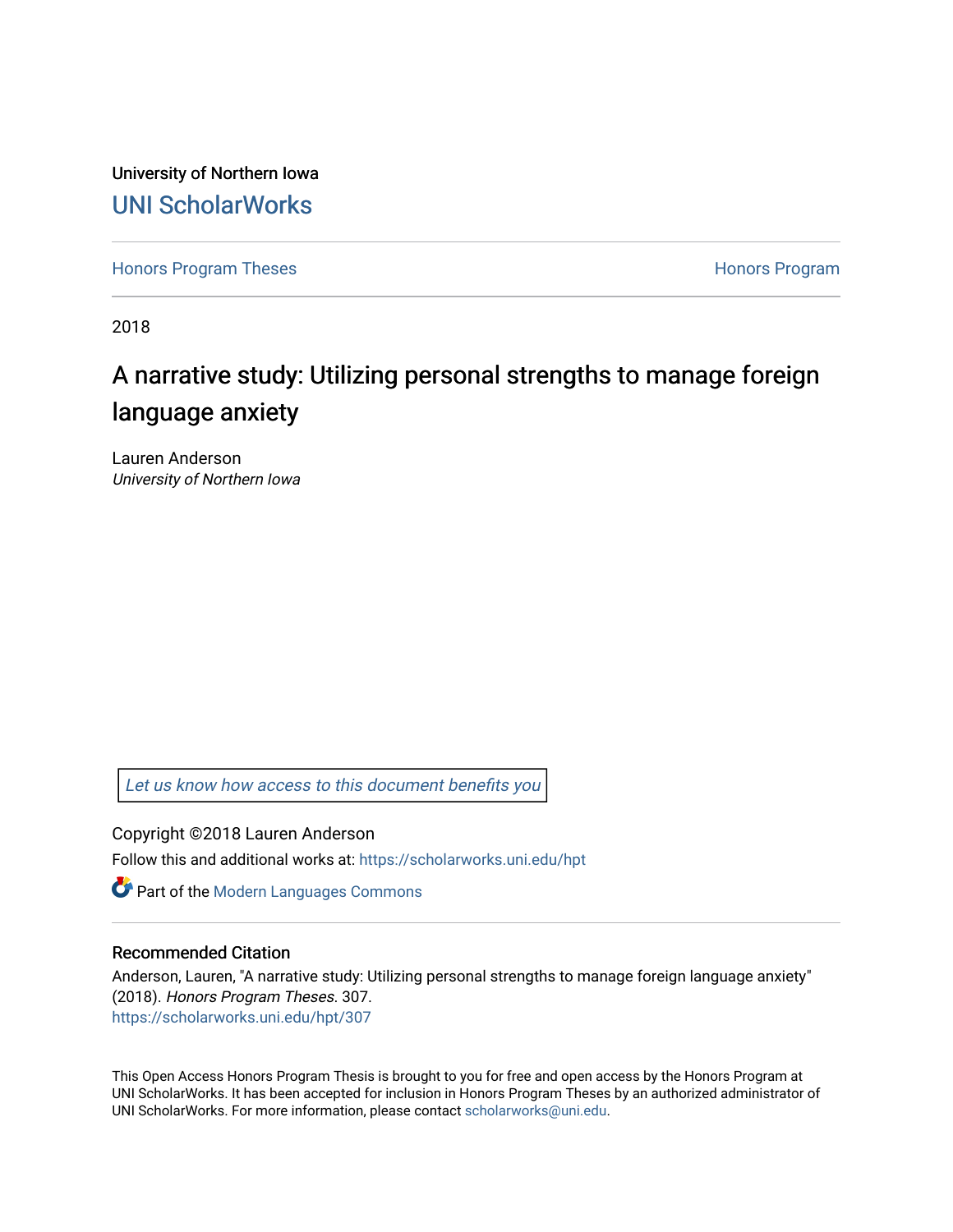# A NARRATIVE STUDY: UTILIZING PERSONAL STRENGTHS TO MANAGE FOREIGN LANGUAGE ANXIETY

A Thesis Submitted in Partial Fulfillment of the Requirements for the Designation University Honors

Lauren Anderson

University of Northern Iowa

May 2018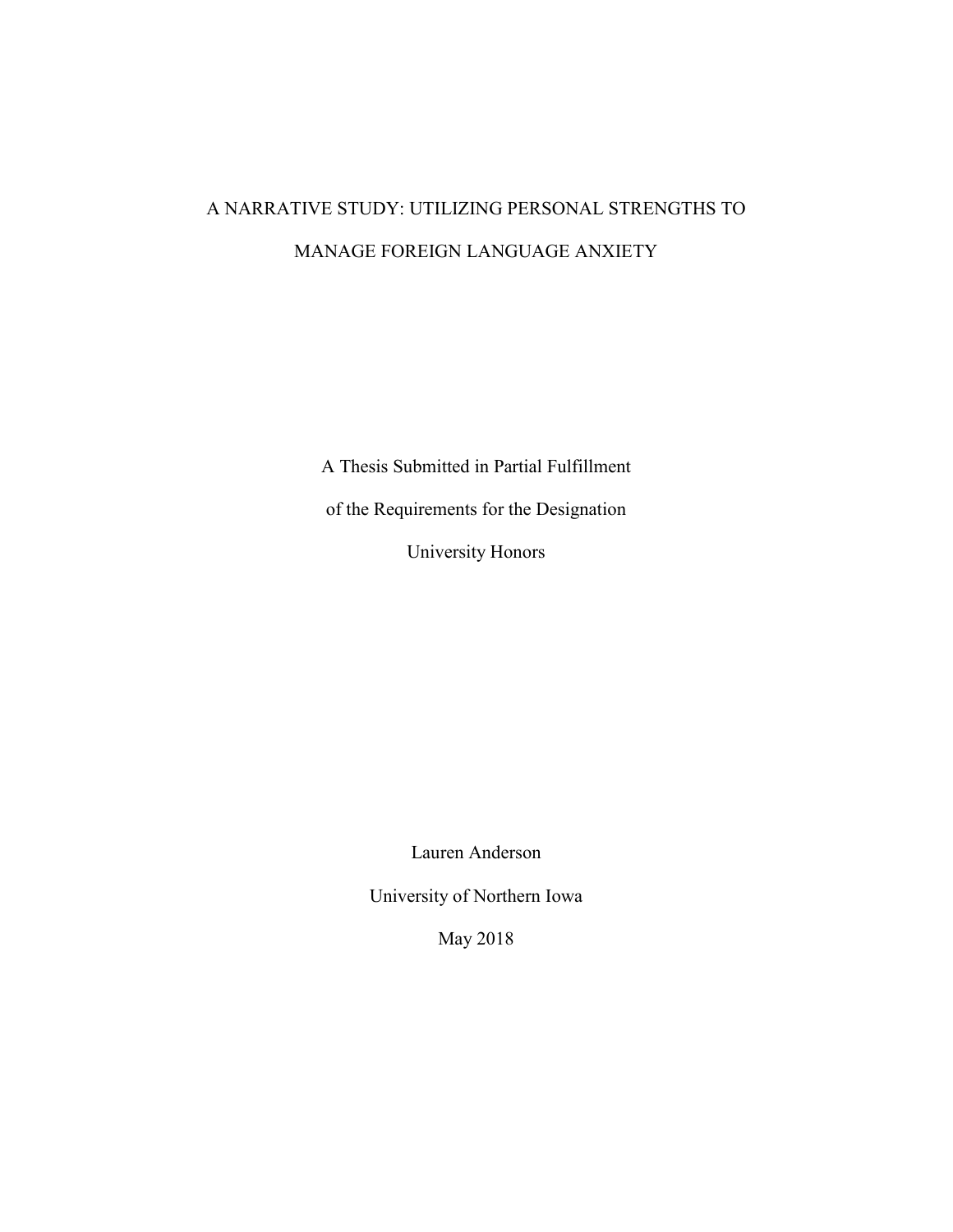This Study by: Lauren Anderson

Entitled: A Narrative Study: Utilizing Personal Strengths to Manage Foreign Language Anxiety

has been approved as meeting the thesis or project requirement for the Designation University Honors

Date Dr. Tammy Gregersen, Honors Thesis Advisor, Department of Languages and Literatures

Date Dr. Jessica Moon, Director, University Honors Program

\_\_\_\_\_\_ \_\_\_\_\_\_\_\_\_\_\_\_\_\_\_\_\_\_\_\_\_\_\_\_\_\_\_\_\_\_\_\_\_\_\_\_\_\_\_\_\_\_\_\_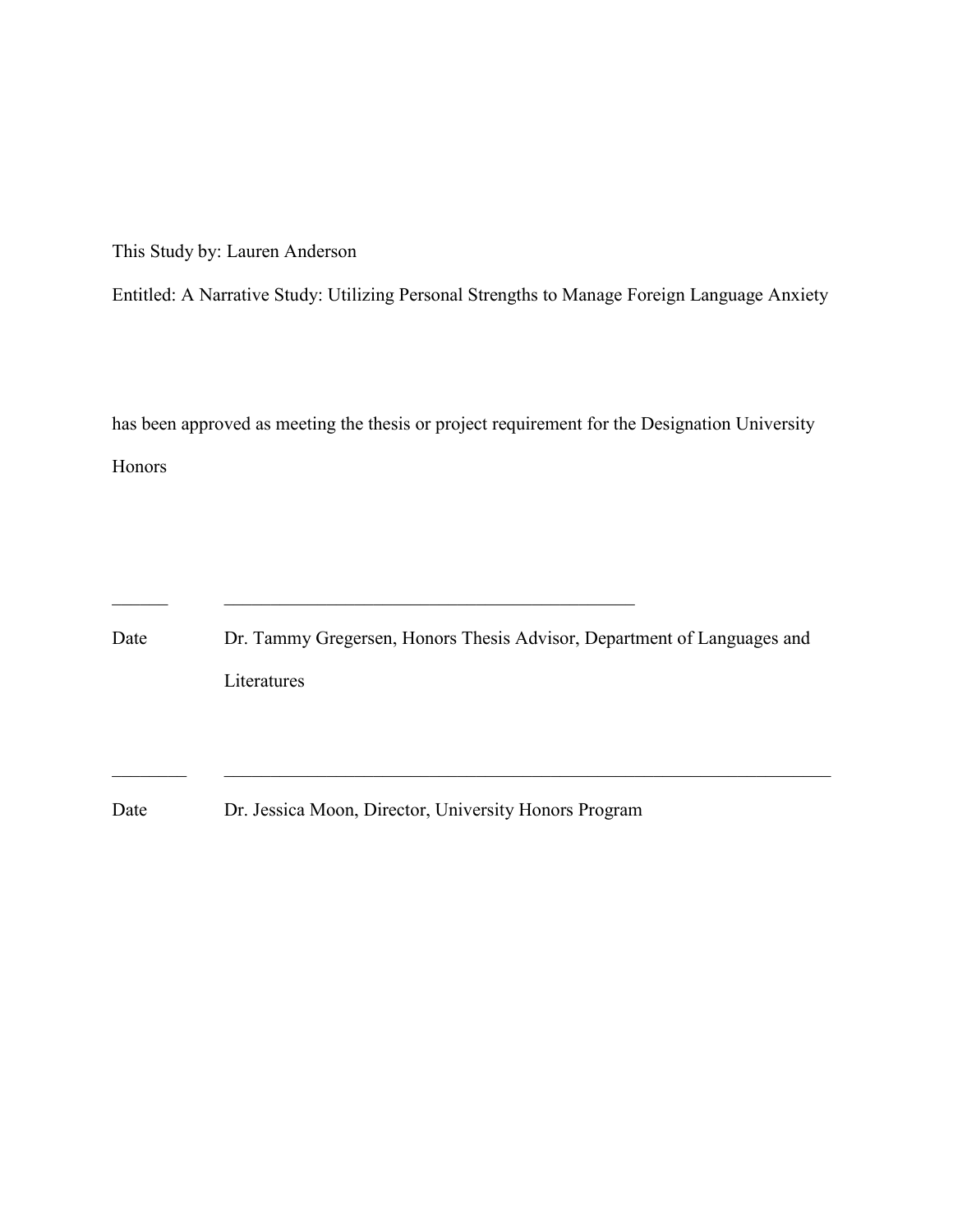A Narrative Study: Utilizing Personal Strengths to Manage Foreign Language Anxiety

#### **Purpose**

Foreign language anxiety develops when a student feels under pressure or uncomfortable in a foreign language-learning situation often because they are cognizant of their inability to project themselves in their target language as they do in their first. As a result, students may become nervous or overwhelmed and fear speaking in the target language. Many researchers and educators have recommended strategies to help students manage their foreign language anxiety. To continue expanding on these ideas, the purpose of this research is to investigate whether focusing on and using personal strengths will mitigate students' foreign language anxiety and help improve their classroom performance. Students rarely dedicate enough time to the selfreflection needed to discover their strongest attributes, so this study provided them with scaffolded self-reflection through narrative frame stories composed of sentence starters and connectives. Students were asked to fill in the blanks with their own thoughts and reflections. In this study, participants creatively used their strengths to improve their language learning.

#### **Literature Review**

Foreign language anxiety can be defined as a distinct complex of self-perceptions, beliefs, feelings, and behaviors related to classroom language learning arising from the uniqueness of the language-learning process (Aida, 1994; Horwitz, Horwitz & Cope, 1986; MacIntyre & Gardner, 1991). Research has shown that debilitating foreign language anxiety can hinder learning due to students' feelings of fear, insecurity, and doubt. This can cause students to demonstrate poor performance in the language classroom as well as withdraw from the learning process (Guy & Radnovsky, 2001; Marcos-Llinas & Garau, 2009; Saito & Samimy, 1996).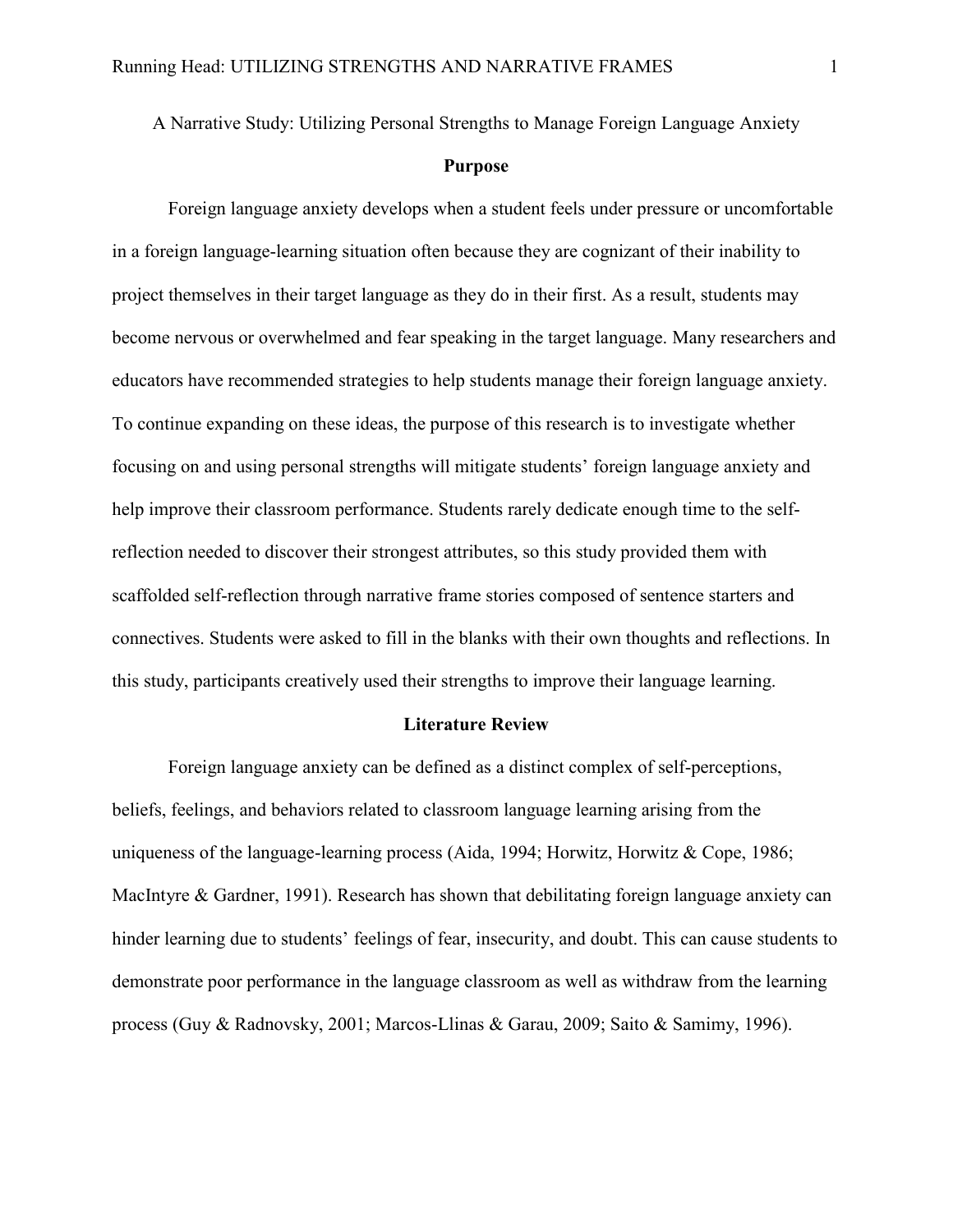Foreign language anxiety can be caused by several factors such as fear of making mistakes, having insufficient language skills, a lack of confidence, and a fear of receiving negative feedback (Huang, 2012).

Witnessing the effects of debilitating foreign language anxiety has caused educators to question classroom processes and research solutions to help students manage these feelings. Many students focus on their weaknesses and the limitations of their foreign language rather than on their strengths. A study done by Seligman, Steen, Park, and Peterson (2005) demonstrated that focusing on and utilizing one's strengths increased happiness in participants and decreased symptoms of depression. Therefore, this thesis proposes that utilizing a strength intervention in foreign language classrooms along with self-reflective writing on the experience could help students mitigate these anxious feelings.

Self-reflective writing can be difficult for many people as Barkhuizen and Wette (2008) explain. Narrative frames have been shown to encourage those who struggle to self-reflect because the narrative structure is scaffolded. They also ensure that the researcher will obtain the desired information because the frames determine the nature of the responses. Therefore, this thesis proposes that, through the design and implementation of narrative frames, students will discover their top personal strengths and discover ways of creatively using them to mitigate their foreign language anxiety.

#### **Foreign Language Anxiety**

Foreign language classroom anxiety continues to be a struggle and hinders many students attempting to master a target language. Two studies by Huang (2012) demonstrate the causes of this foreign language anxiety in students and the means students can employ to manage anxiety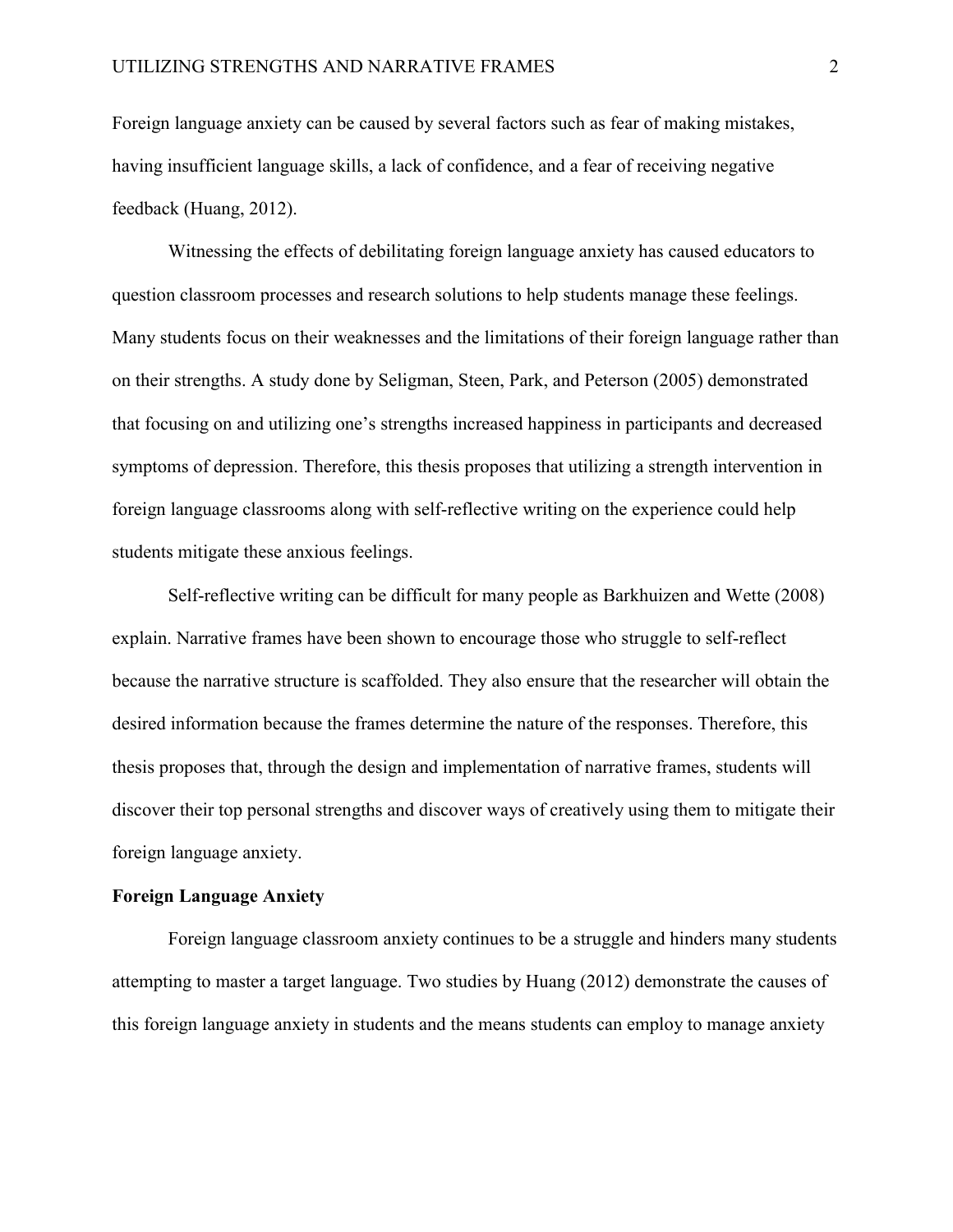and improve their target language performances. Both of the studies revealed the same four primary sources of foreign language anxiety: insufficient foreign language skills, personal issues, lack of effective learning strategies, and teacher factors. Participants reported that they were afraid of making mistakes due to poor listening and speaking skills, had no confidence, were unsure of how to ask questions in class, and were scared of receiving negative feedback.

Huang (2012) then asked the same participants to describe their own perspectives of the actions they can take to manage their foreign language anxiety. Again, the results showed that both sets of participants had identical top three answers to the open-ended question. The categories for these strategies included: outside-the classroom responsibilities, changing attitude toward the language/course, and inside-the-classroom responsibilities. Specifically, these responsibilities included: ensuring lots of language practice outside of the classroom, becoming more self-confident in learning the foreign language, and being active in answering questions in class. To mitigate such limitations, the following sections propose a consideration of positive psychology.

#### **Positive Psychology: Character Strengths**

How can we help individuals realize their full potential? This was the question that led to the creation of the Values in Action (VIA) Institute by the Mayerson Foundation in 2000. The purpose of this institute is to focus on the meaning of "good character" and how it can be measured. Peterson (2006) defines character strengths as individual differences amongst positive traits, such as curiosity, kindness, and gratitude. Along with this definition, Peterson identifies several criteria that each must possess in order to be considered a character strength:

• is ubiquitous: widely recognized across cultures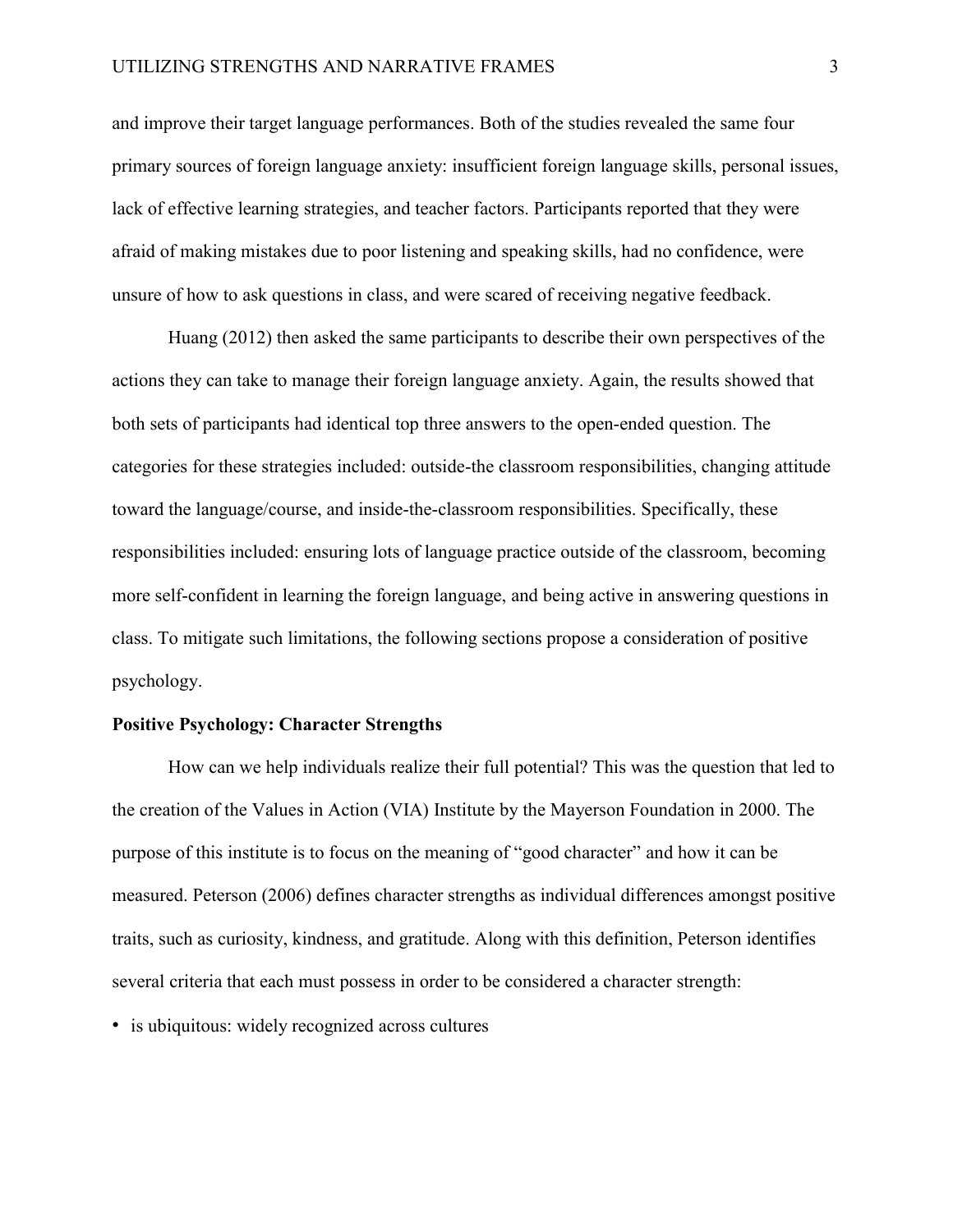#### UTILIZING STRENGTHS AND NARRATIVE FRAMES 4

- is fulling: contributes to individual fulfillment, satisfaction, and happiness
- is morally valued: is valued in its own right and not for tangible outcomes it may produce
- does not diminish others
- has obvious antonyms that are "negative"
- is trait-like
- is measurable
- is distinct: is not redundant with other character strengths
- has paragons: strikingly embodied in some individuals
- has prodigies: is precociously shown by some children or youth
- can be selectively absent
- has enabling institutions (p. 141-142)

After reviewing pertinent literature and cultural products that addressed good character, Peterson and other researchers formulated 24 character strengths that are separated into six categories: strengths of wisdom and knowledge, strengths of courage, strengths of humanity, strengths of justice, strengths of temperance, and strengths of transcendence.

After the strengths were researched and formulated, the next question concerned how these character strengths could be measured or assessed. Through the VIA Institute, the VIA Inventory of Strengths was born. The inventory is a self-reported survey, in which participants must rank their responses with items on a scale from 1 to 5 ( $1 =$  not at all like me,  $5 =$  very much like me). There are a total of 198 items (5-9 statements per strength) for the participants to answer. After reporting their degree of support for each statement, respondents receive a report which lists all 24 characters strengths in order from the individual's strongest to weakest virtue.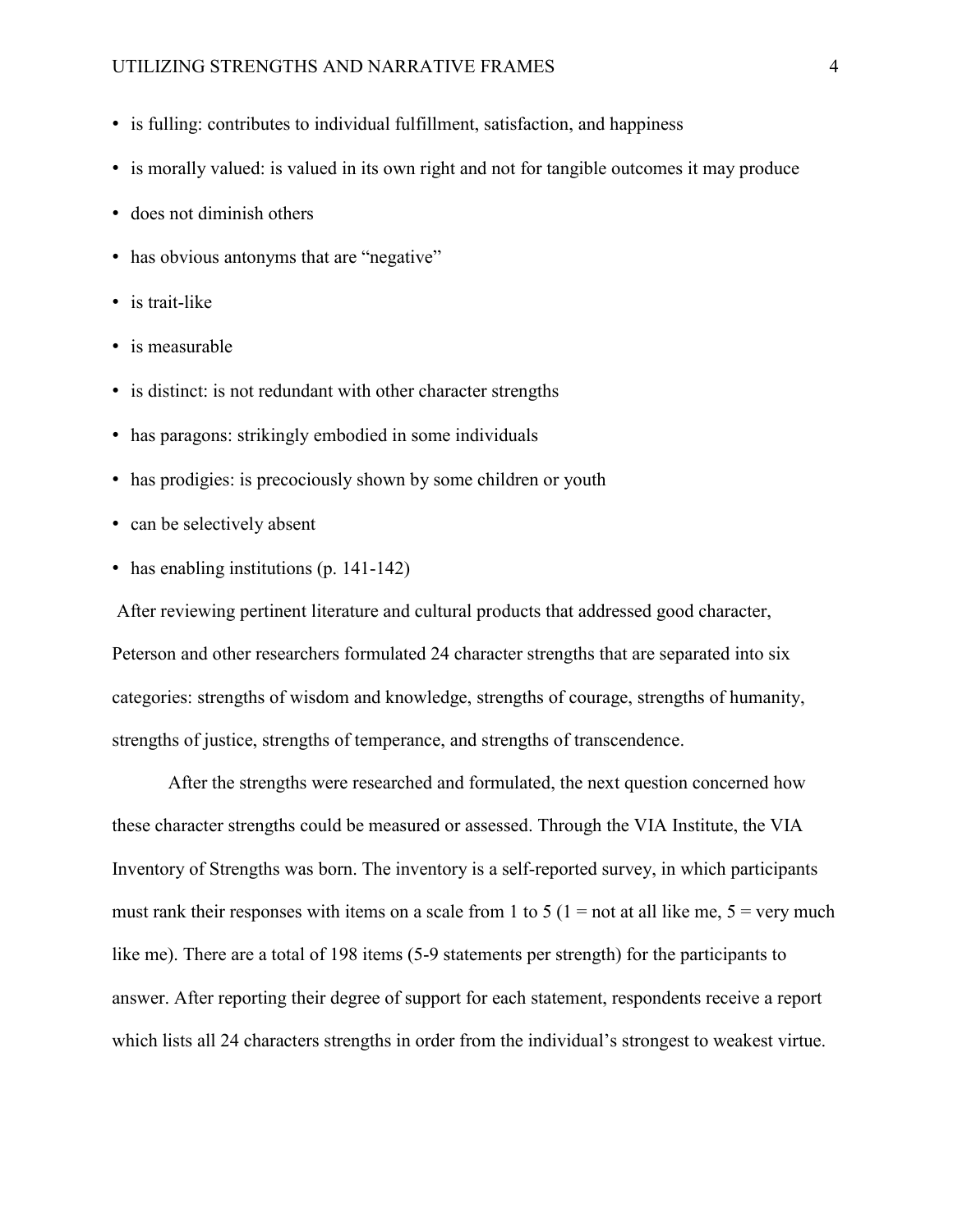After taking the VIA Inventory of Strengths, Peterson (2006) suggests that participants select one of their personal strengths and consider how they could use it in a new and different way. Embracing these strengths can help students both inside and outside the classroom by better equipping individuals to face life challenges. A study done by Seligman, Steen, Park, and Peterson (2005) provides evidence that this exercise can be beneficial for participants in that those who utilized their personal strengths demonstrated an increase in happiness and a decrease in symptoms of depression. These changes occurred immediately following the initial week of strength assessment and continued six months later.

#### **Narrative Frames**

Narrative frames as a research method provide the researcher(s) with a storied snapshot of the participants' experiences. Barkhuizen and Wette (2008) constructed and utilized narrative frames to understand the experiences of language teachers in specific contexts. Narrative frames are defined in this research as "starters, connectives and sentence modifiers which give children a structure within which they can concentrate on communicating what they want to say whilst scaffolding them in the use of a particular generic form" (p. 375). They provide scaffolding for the participants and determine the direction of the story, which makes data analyzation easily comparable among all of the participants.

As does any research methodology, narrative frames possess their own strengths and limitations. A strength discovered from the research of Barkhuizen and Wette (2008) was that the scaffolding of the narrative structure was useful in encouraging those who struggle to selfreflect. A second strength of narrative frames is that they ensure that the researcher will obtain the desired information because the frames determine the nature of the responses. Unlike free-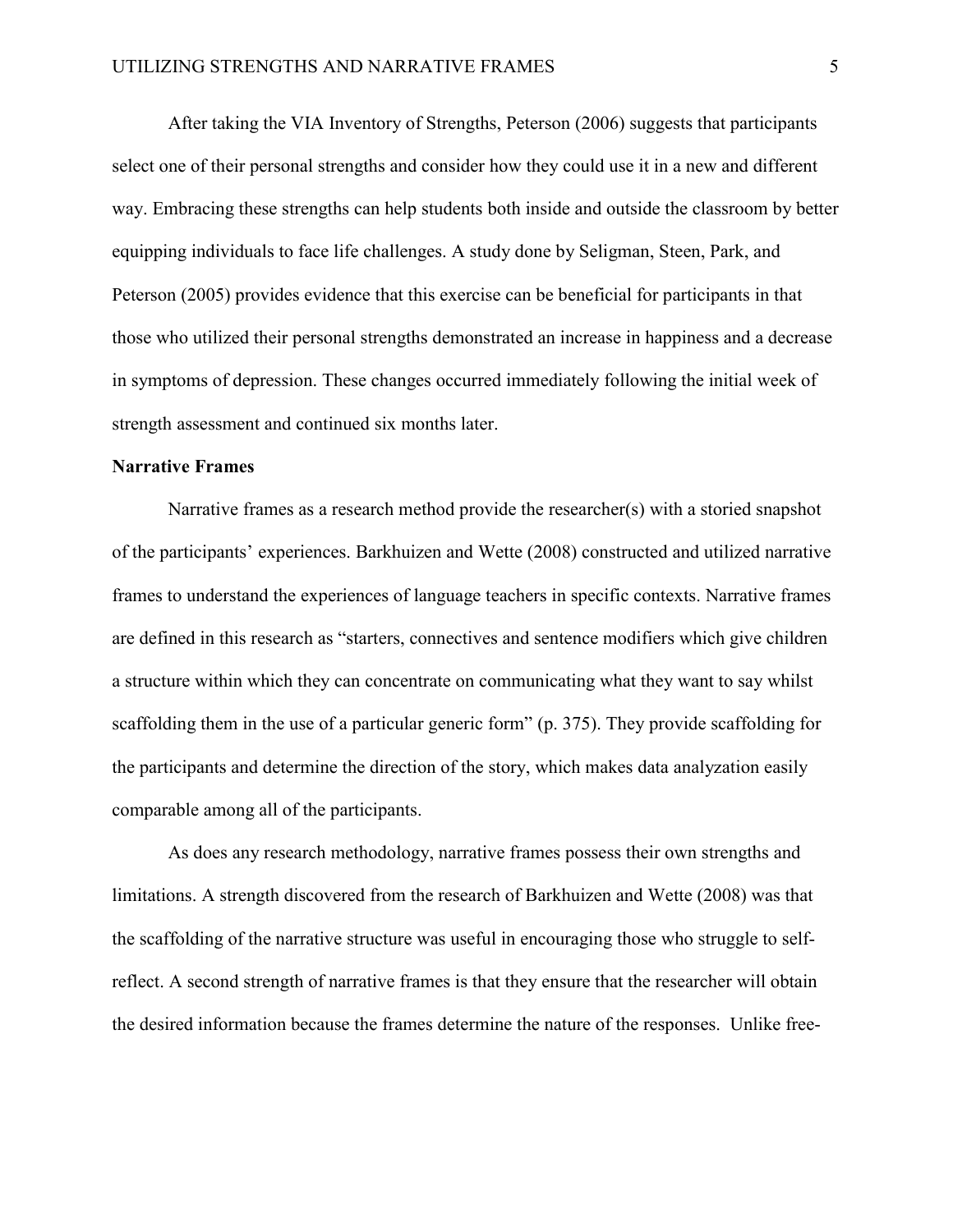flowing narratives, the frames provide structured results to the researcher which makes for easier analysis and concrete ways of categorizing data. Lastly, there is a limited quantity of data, which means that the number of participants can be larger (Barkhuizen & Wette, 2008).

A limited quantity of data might be seen as a limitation to expansive generalization, but in the case of this study, it was important to use an individual approach due to the large variation that individuals experience. At times, group data fails to capture individuality. Furthermore, narrative frames may provoke frustration among respondents who desire more space when they are reflecting. Also, researchers may like more content than what is obtained in the allowed spaces or want to explore an idea that a participant presents. Another caution when employing narrative frames is that, if poorly designed, the potential exists for the participants to create a narrative that does not have connected ideas. Lastly, a narrative frame could de-personalize the narrative of the participant's experience, creating the potential for the narratives to turn into "factual statements rather than discursive constructions" (Barkhuizen & Wette, 2008, p. 383).

#### **Research Question**

In this study, researchers sought answers to the following question: Will language learners who focus their attention on their personal strengths have more control over their foreign language anxiety? In an attempt to address these issues, this thesis proposes that if students focus on their top personal strengths and discover creative ways of using them in language learning, foreign language anxiety could be mitigated and students' performance in the classroom will improve. In order to recognize these strengths, participants were asked to complete several tasks of self-discovery and self-reflection.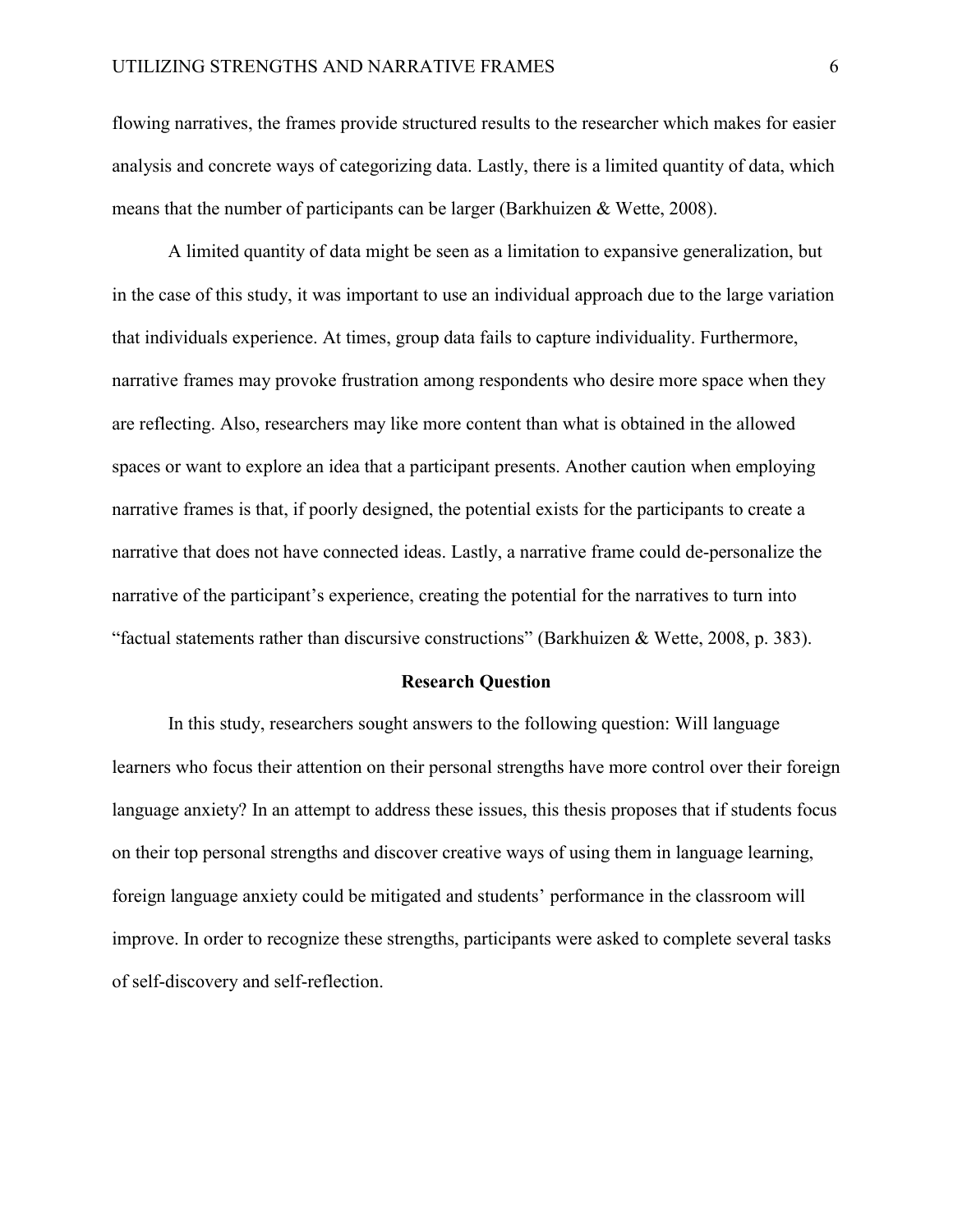#### **Methodology**

This narrative study is comprised of three narrative frames documenting how a participant felt about their language learning before applying their strengths, how they felt during the exercise, and their resulting feelings. The narrative frames have been chosen to provide guidance and support in terms of both the structure and connection to the written narrative (Barkhuizen & Wette, 2008). This study was conducted with participants from four advanced writing courses within the Culture and Intensive English Program (CIEP) as well as two Elementary Spanish I courses at the University of Northern Iowa. The CIEP population was chosen because students may be experiencing heightened anxiety because they are studying in a country where English is the dominant language. Also, being in an advanced writing course presupposes that they will have the proper background knowledge to carry out the tasks given to them (i.e., writing the narrative frames). The students from the Elementary Spanish I courses were chosen because they may be experiencing higher amounts of anxiety due to this class being the start of their target language learning as research suggests that language anxiety lessens as proficiency increases.

#### **Timeline**

**January 2018.** Before filling out the narrative frames, the participants discovered their top three personal strengths by completing the online VIA Character Strengths Survey on their personal computers. The survey averaged around thirty minutes to complete. Once they completed the survey, respondents received a list of all twenty-four strengths in order from one to twenty-four. However, in this study, participants were asked to focus solely on their top three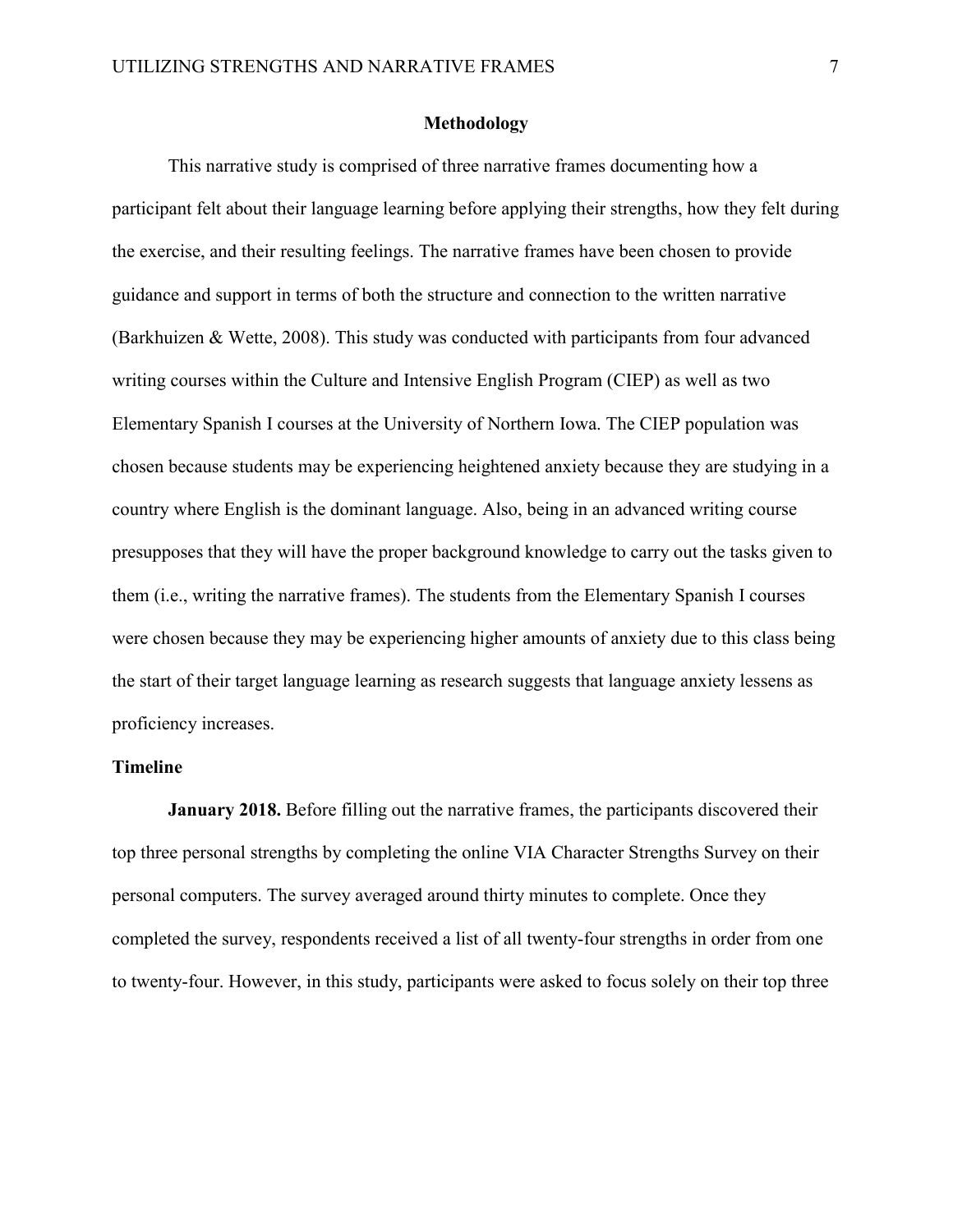personal strengths. The following describes what took place during the strengths week for the participants.

**Day 1.** After completing the online VIA survey, participants were asked to fill out a narrative frame that took around fifteen minutes to complete (see Appendix A for full narrative). This pre-assessment narrative frame prompted participants to think of a difficult situation in their English or Spanish class and ways in which they might use their strengths to discover alternative ways of addressing difficulties that arise. They returned the narrative frame at the beginning of the following class.

**Day 2.** Once the participants completed and turned in the pre-assessment narrative frame, they were given a worksheet to document the ways they used their strengths during the following week (see Appendix B for full worksheet).

**Strengths week.** On this worksheet, participants were asked to choose a strength each day, think of a creative way to utilize it in their English or Spanish class, and then report on what they did and how they felt. This helped students keep track of what they were doing and how it was affecting their performance and feelings. Furthermore, the researchers had anticipated that it would be easier for participants to reflect on their experiences in the post-assessment narrative frame having access to the documentation of their thoughts throughout the project.

**Following "Strengths Week".** The following class after Strengths Week, the participants were given their post-assessment narrative frame. They were asked to reflect on the similarities and differences in their feelings before and after the intervention by describing how they felt communicating in their target language (see Appendix C for full narrative). They reported on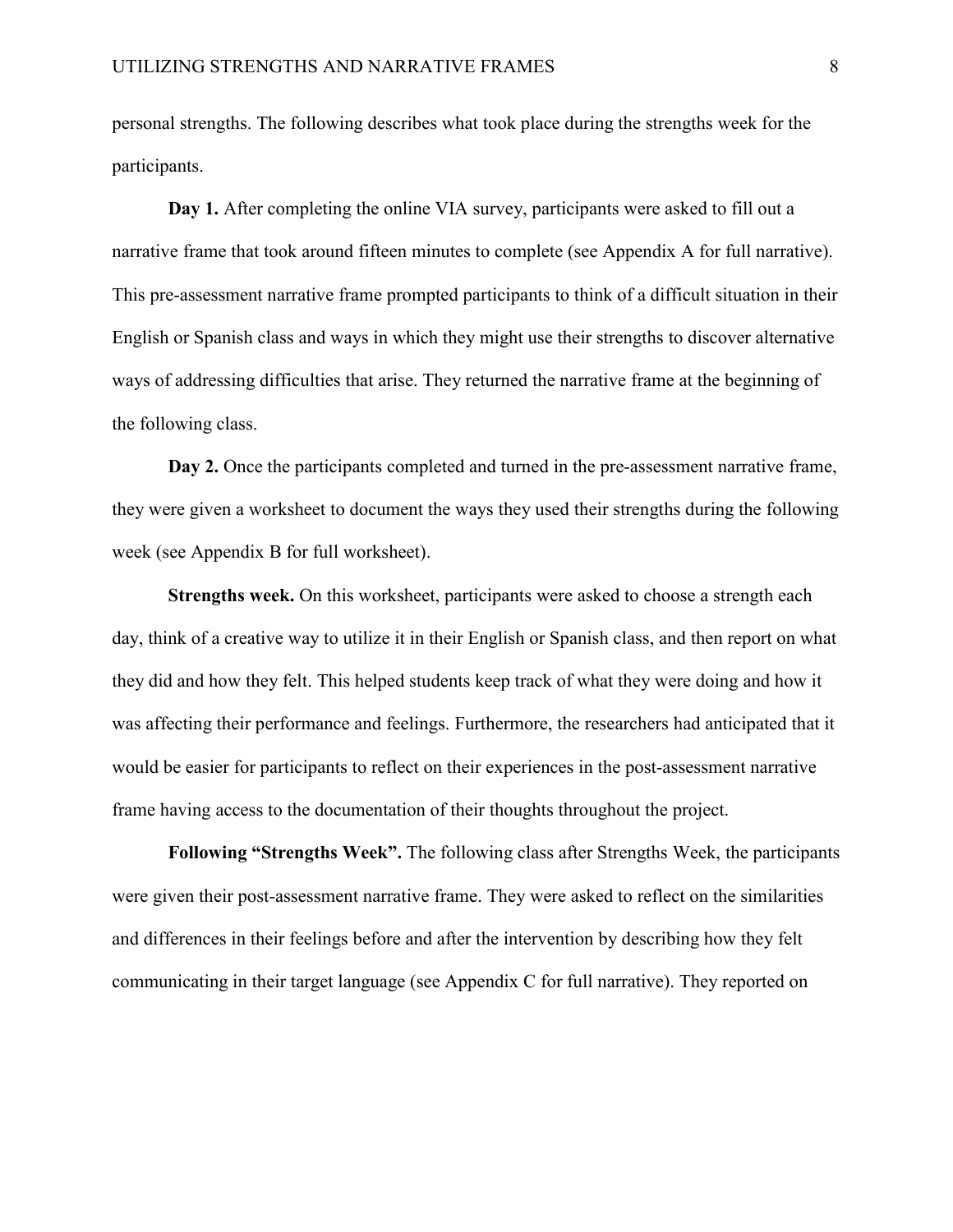levels of confidence, continuing struggles, and ways they might conquer these struggles by using their signature strengths in the future.

Both the narrative frames and participants' Strengths Week reports were then analyzed for changes in discourse from the beginning of the project to the end. The information provided by participants demonstrated the level with which focusing on personal strengths offered mitigation of language anxiety.

#### **Significance**

Several researchers and educators have suggested ways in which students can alleviate foreign language anxiety in the classroom because they want to set students up for success. This research provides evidence as to whether focusing on and utilizing one's strengths is beneficial in reducing foreign language anxiety and subsequently improving performance in the classroom. If deemed beneficial, future educators may be inspired to use positive psychology interventions in their own classroom to create an environment where students feel more relaxed and confident when communicating in their target language, rather than anxious and afraid of making mistakes.

#### **Results**

Participants included 36 students who signed the initial consent forms; however as the procedure progressed only 18 filled out at least one of the worksheets, and seven of those 18 completely filled out all three forms. The majority of analysis focuses on the seven that completed all of the forms; however there will be discussion on those students who did not fill out all three forms but who did provide important information in the initial stages of the research procedures (see Pedagogical Implications). First, this section will cover the analysis of the seven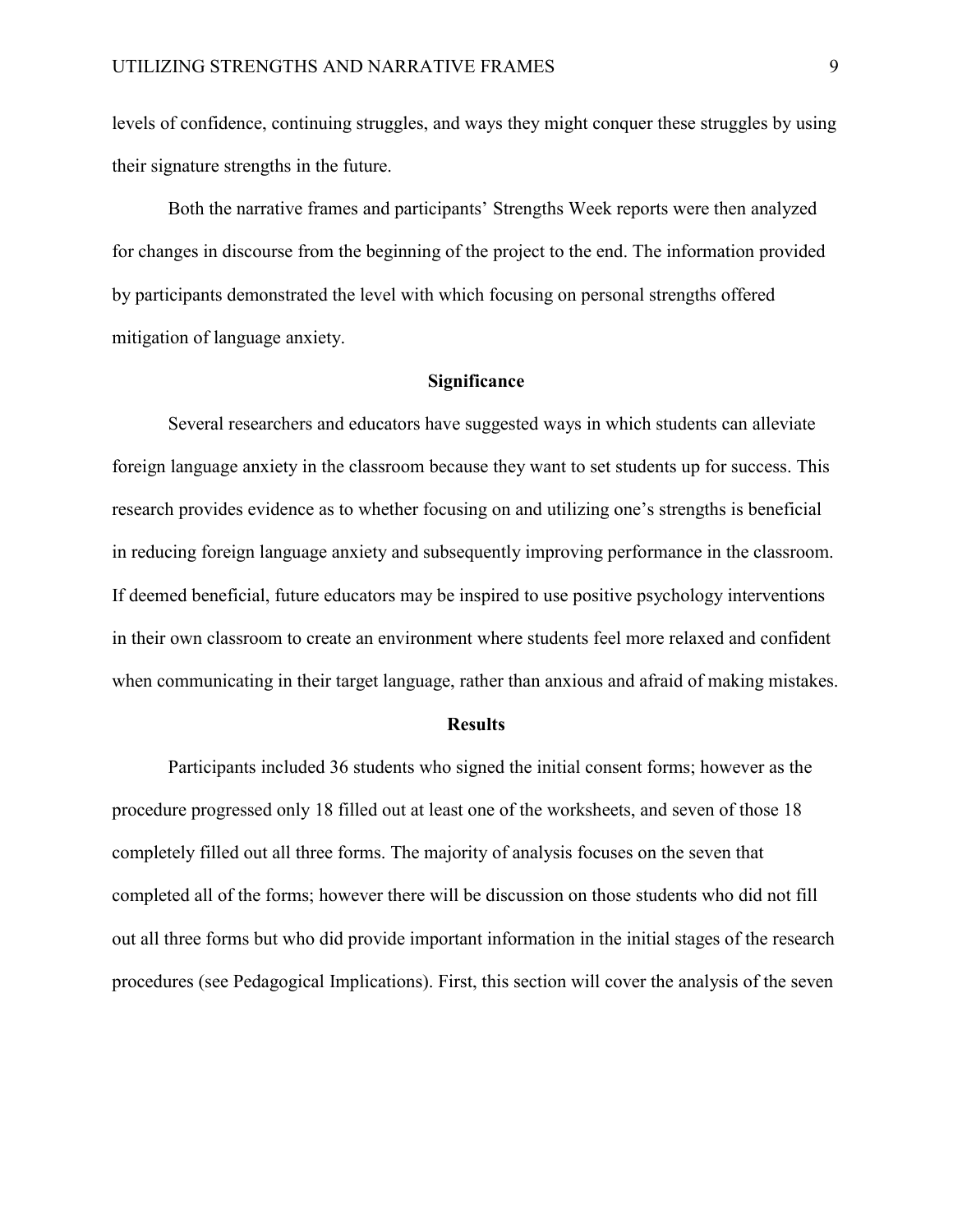participants, four students from the CIEP classes and three students from the Spanish classes (see Appendix E for full transcriptions of narratives).

Combined, these seven students had fourteen different strengths that they used throughout the strengths week: zest, teamwork, gratitude, forgiveness, love, humility, perseverance, honesty, prudence, fairness, hope, spirituality, love of learning, and curiosity. From their narratives, the students discussed a variety of language struggles they currently had, how they applied their character strengths in class throughout the week, the impact that it had on them, and the resulting effects of the procedures on their language difficulties. The ways in which the participants experienced the stages of strength application and resulting effects will be explained in the following sections as well as patterns that arose amongst the seven students.

#### **Current Language Difficulties**

Participants found the most difficulties in completing tasks that would allow them to use the target language proficiently and their insufficient language skills generated language anxiety. These tasks included remembering new words, writing an essay or paper, and expressing their ideas in the target language. After documenting their difficulties, participants explained the reasons behind them. Reasons included not having enough time, having bad habits, or an overwhelming amount of new vocabulary. Overall, students seemed to relate their language difficulties to a lack of time and practice using the language. Following their recognition of a lack of time to practice, the participants discussed their own strengths and proposed solutions to their solve their language problems. Overall, these solutions focused on not giving up, loving the language, and getting to know other classmates. The next section illuminates the ways in which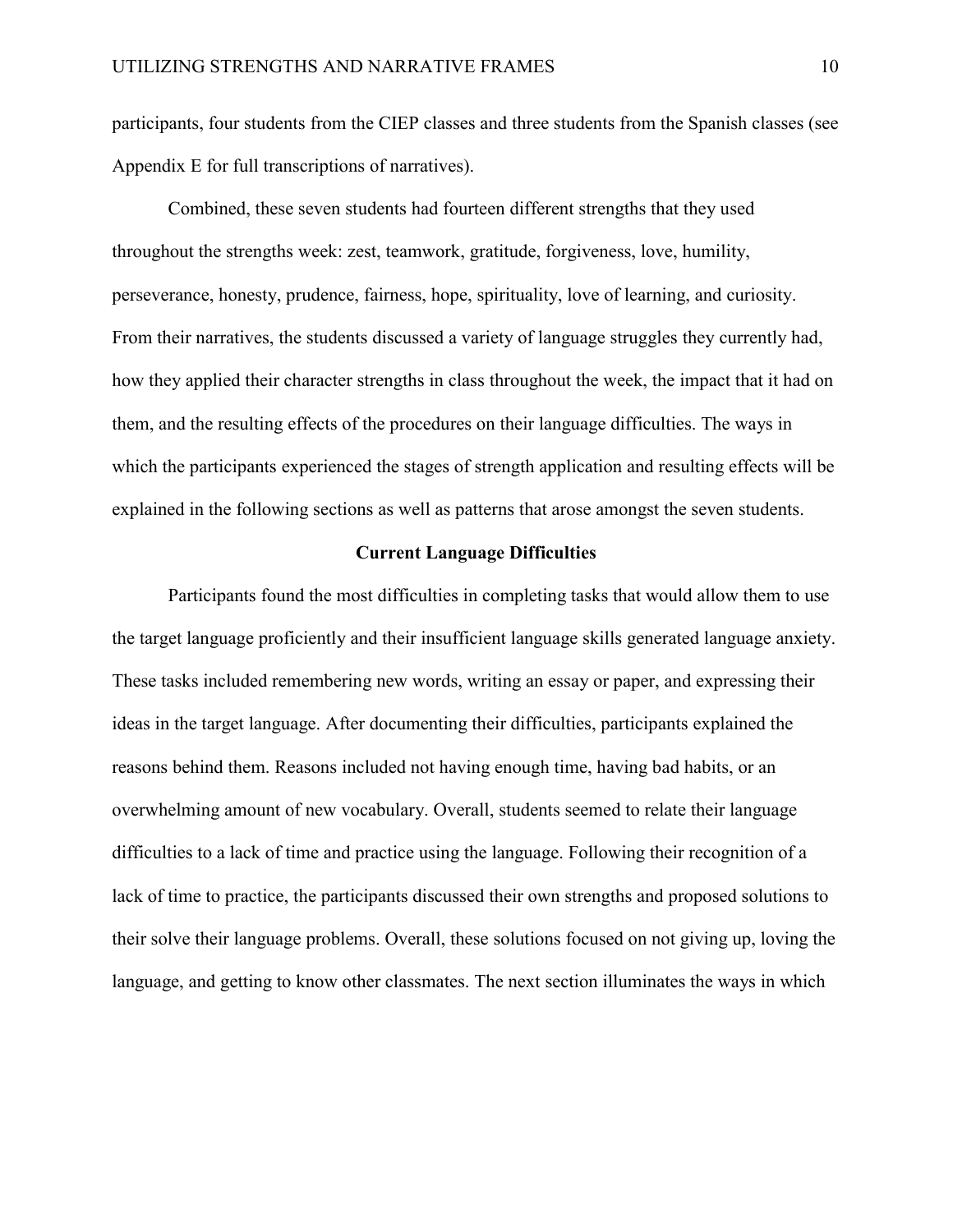participants used their strengths throughout the week and their resulting feelings as well as patterns that arose with students using similar strengths.

#### **VIA Character Strengths Application**

The VIA Character Strengths Survey divides 24 strengths into six categories: courage, justice, transcendence, temperance, humanity, and wisdom and knowledge. Among these six categories, courage was identified most often with five out of the seven participants using this strength. On the other hand, wisdom and knowledge, was the least popular with only one student using two strengths from this category.

Researchers have reported striking similarities in the strengths that people generate around the world. The most commonly generated strengths in 54 countries are kindness, fairness, honesty, and gratitude, while the least prominent strengths are prudence, humility and selfregulation (Park et al., 2006). However, the participants in this study did not align with these results. Overall, the top two strengths were perseverance and love. Kindness, the top strength according to the study done by Park, Peterson, and Seligman (2006), was not endorsed by any of the participants in this study. In fact, many of the strengths endorsed by the participants fell into the lower parts of the ranking (see Appendix D). For example, perseverance is ranked 19, but in this study, this character strength tied for first ranking with love. Not only was perseverance endorsed the most by participants, but it was also used the most frequently with three students collectively using it eleven times throughout the strengths week. This number is significant as the next most frequently used character strengths were love and humility and they were used only four times throughout the strengths week. This indicates that participants found perseverance to be the easiest and most effective character strength to apply to their language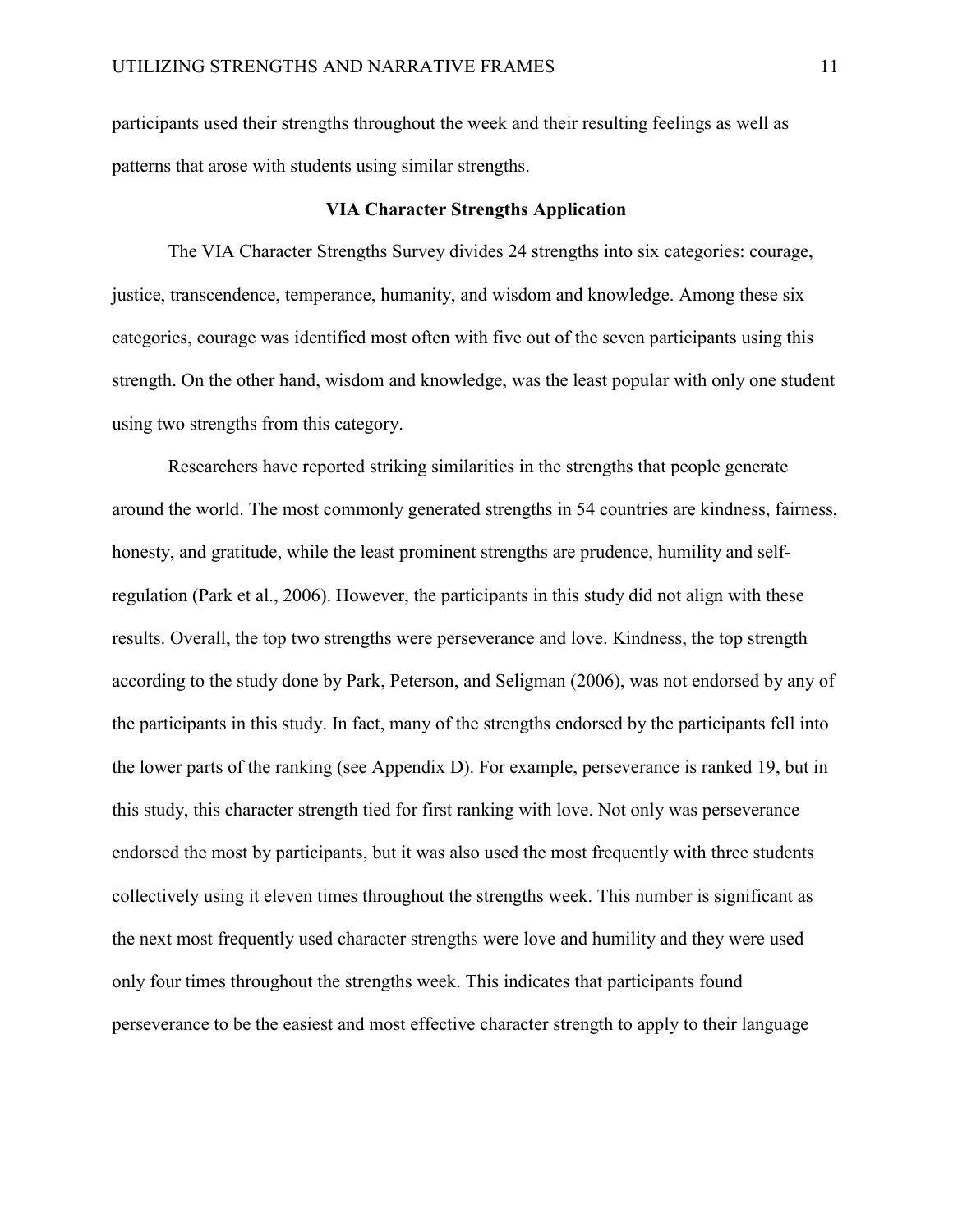learning in order to manage their foreign language anxiety. The following sections discuss how the participants used their strengths in each category and the impacts it had on them.

#### **Courage**

As defined by the VIA Institute, courage consists of "emotional strengths that involve the exercise of will to accomplish goals in the face of opposition, external or internal." The participants used perseverance the most, followed by honesty, and then zest. Utilizing these strengths, the participants asked questions, finished exams, made it through a hard day, focused, and completed tasks at hand. In the following excerpts from the narratives, the sentences starters are in italics and the other text is the participants' responses. For example, student F wrote, "*On Tuesday, the strength I used was* perseverance. *I used this strength in my English class by* focusing on new things that I can learn every day." After doing these activities, the students felt good, relieved, happy, and satisfied. Overall, tapping into their natural strengths of courage and perseverance, allowed students to make it through the day and finish their homework, which allowed them to feel a sense of relief and more confident on language tasks.

#### **Justice**

As defined by the VIA Institute, justice consists of the "civic strengths that underlie healthy community life." Three of the seven students indicated that one of their top strengths was either teamwork or fairness. For example, student E wrote, "*On Friday, the strength I used was* fairness. *I used this strength in my English class by* giving assistance to my classmates. *After doing this, I felt* supportive and glad." Students used these strengths to help others in the class and be fair to each others' needs. Participants felt supportive helping others in the class as well as happy to share their knowledge with others.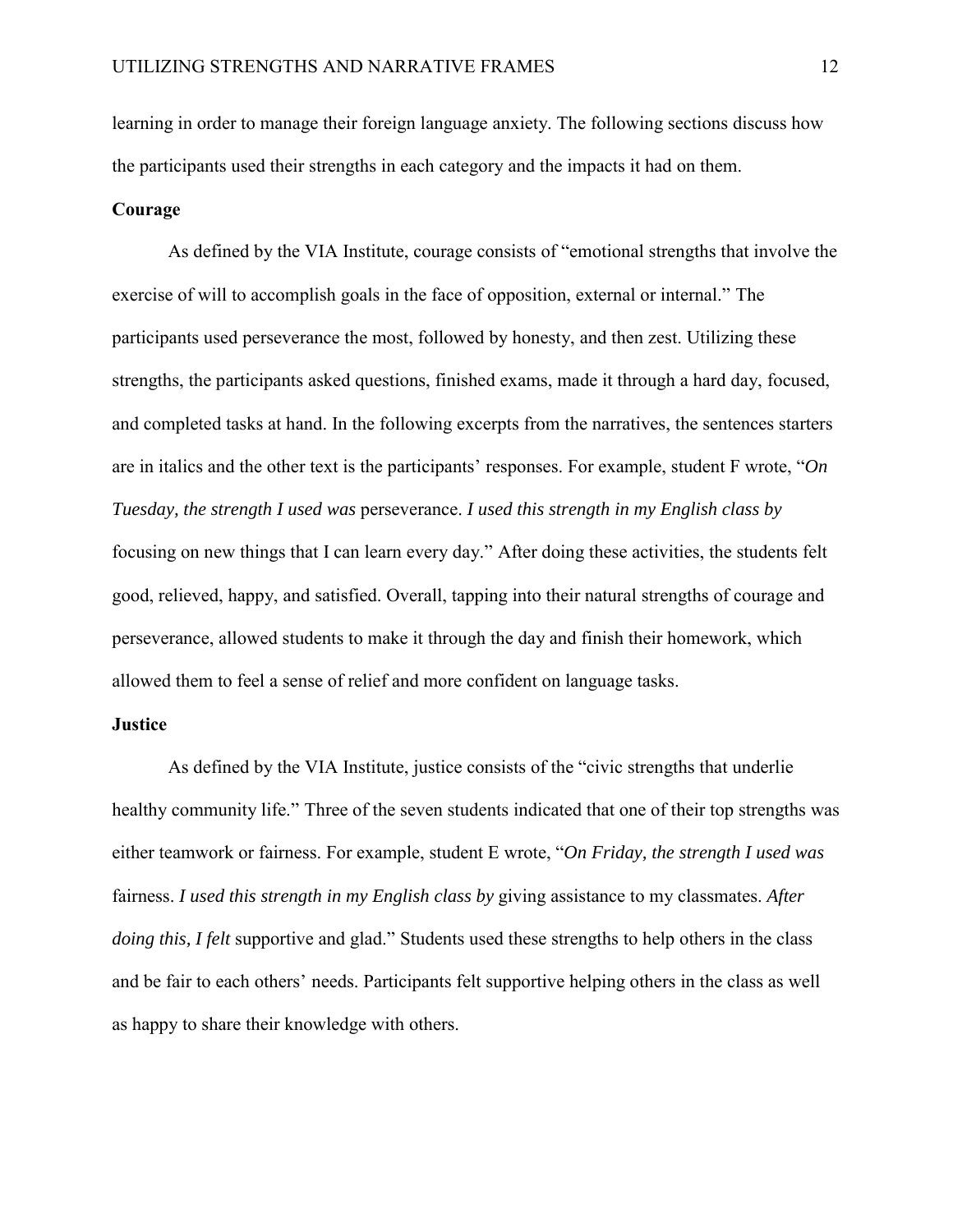#### **Transcendence**

As defined by the VIA Institute, transcendence consists of "strengths that forge connections to the larger universe and provide meaning." The strengths students' utilized from this category included gratitude, hope, and spirituality. The participants used these strengths to learn new vocabulary and share their culture. For example, student B wrote, "*On Thursday, the strength I used was* hope. *I used this strength in my Spanish class by* studying/practice. *After doing this, I felt* relieved with more Spanish knowledge." Student D utilized gratitude and wrote "*On Thursday, the strength I used was* gratitude. *I used this strength in my English class by* giving a speech about a song to my classmates and teachers. *After doing this, I felt* thankful for having the chance to share my culture through my favorite song." Overall, using transcendence strengths, students felt more connected to class and were hopeful in learning more about the target language.

#### **Temperance**

As defined by the VIA Institute, temperance consists of "strengths that protect against excess." The strengths students' utilized from this category included prudence, forgiveness, and humility. Student F wrote, "On *Monday, the strength I used was* humility. *I used this strength in my English class by* helping my classmates do things that I already knew how to do. *After doing this, I felt* happy and comfortable." This student did not try to prove that they were better than others, but rather were excited by combined knowledge that could help them both grow. Student G used prudence to make judgments on their progress in the class and wrote, "*On Wednesday, the strength I used was* judgment. *I used this strength in my English class by* changing the topic of my paper, which I had taught for a week. *After doing this, I felt* like my work on my paper was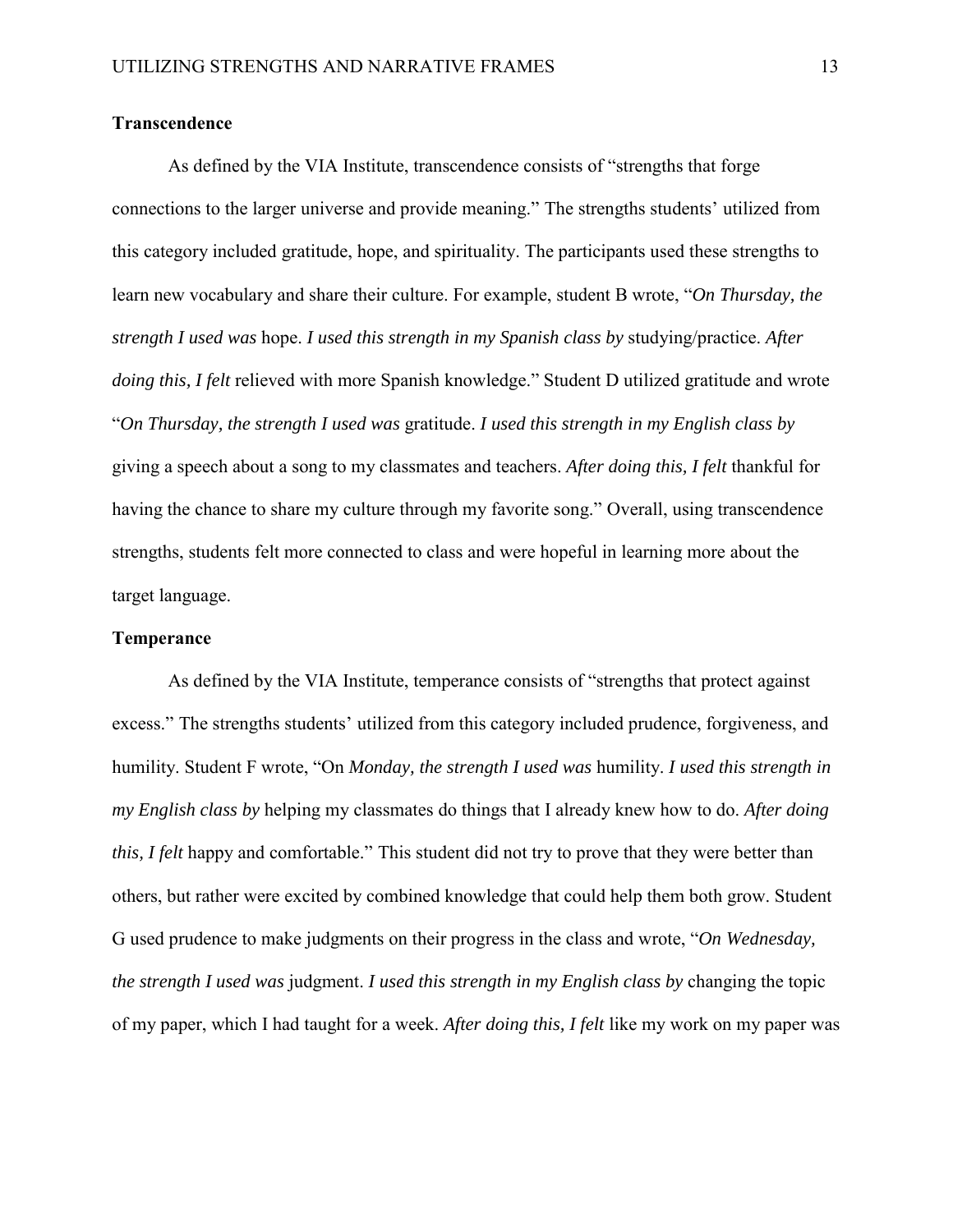going well.**"** After using these strengths, students felt more confident in their abilities and decisions in the language classroom.

#### **Humanity**

As defined by the VIA Institute, humanity consists of "interpersonal strengths that involve tending and befriending others." Love was the only strength used from this category and proved beneficial as students felt good showing love to others by helping them out. Student F wrote, "*From this experience, I felt* that by giving love, you could receive love back. *This is because* another person will save what you share with them." In particular, student E thrived on working with classmates and therefore this support allowed them to feel comfortable in class and with surrounding peers.

#### **Wisdom and Knowledge**

As defined by the VIA Institute, wisdom and knowledge consist of "cognitive strengths that entail the acquisition and use of knowledge." Student C was the only participant to generate strengths from the wisdom and knowledge category. This participant's love of learning encouraged the exploration of words and grammar beyond classroom instruction and therefore felt challenged and increased their understanding of class material. Curiosity made this participant feel satisfied after having a discussion with preschoolers on why learning a second language is important. This participant applied their strengths not only inside the classroom, but also to outside activities and therefore felt more satisfied and challenged in the language learning process.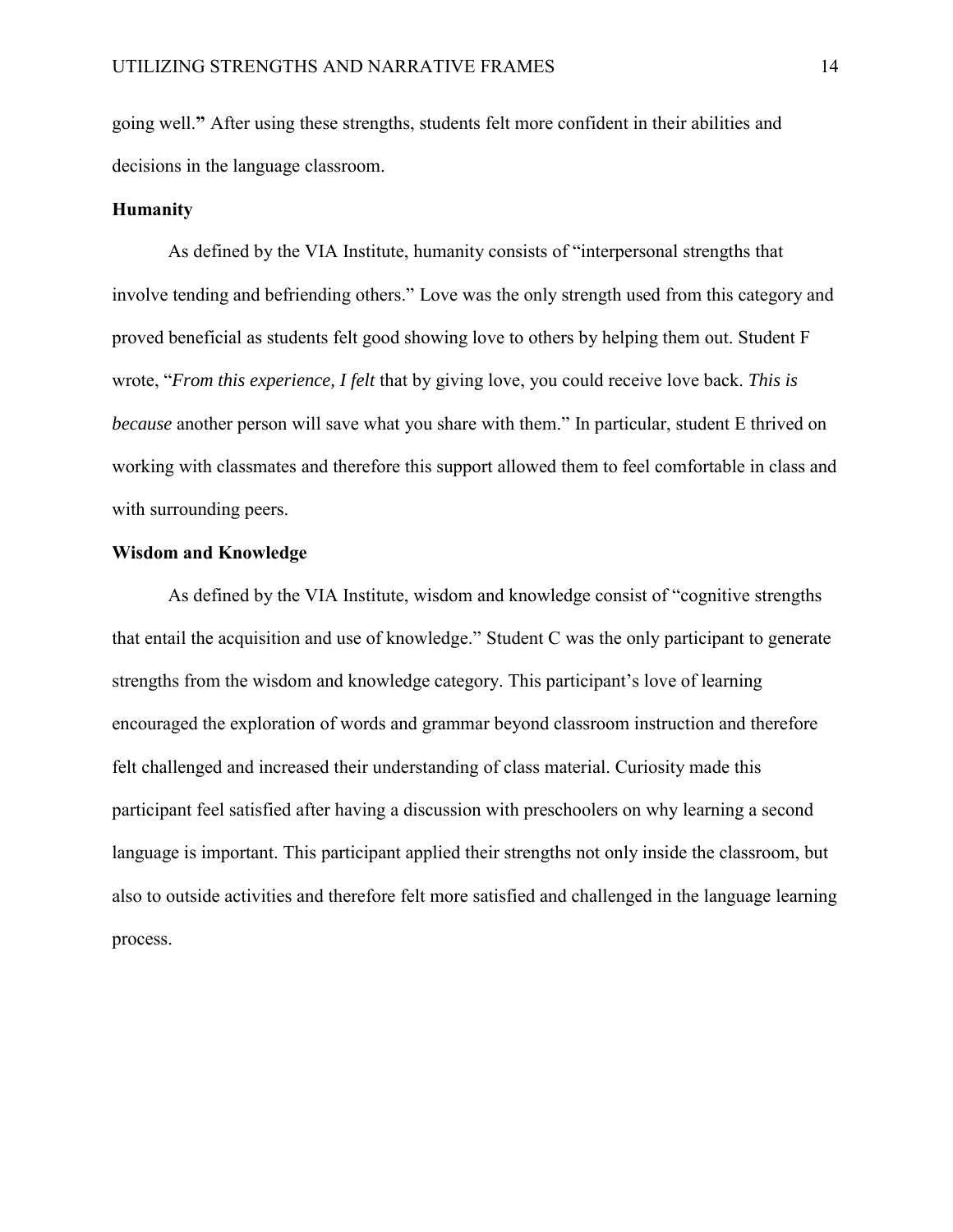#### **Resulting Effects on Language Struggles**

The overall impact on participants was a sense of relief, happiness, and satisfaction after applying their strengths to language learning. Some also felt challenged, supportive, and thankful. All of these impacts led to students feeling less anxious in class and a heightened feeling of comfort during language learning exercises. Students also felt that they had an increased awareness of strength application. Student G mentioned that they didn't know that they had any strengths before doing this exercise and that they would not have known unless someone had told them. Everyone possesses strengths, but most are not always aware of them. This research shows that becoming aware of strategies to utilize one's strengths can help one overcome weaknesses. Figure one is a model representing the process discussed throughout this manuscript. Results showed that this exercise was beneficial in mitigating students' foreign language anxiety and producing a sense of comfort and confidence in the students.



*Figure 1*. A Model of VIA Strengths Applied to Language Learning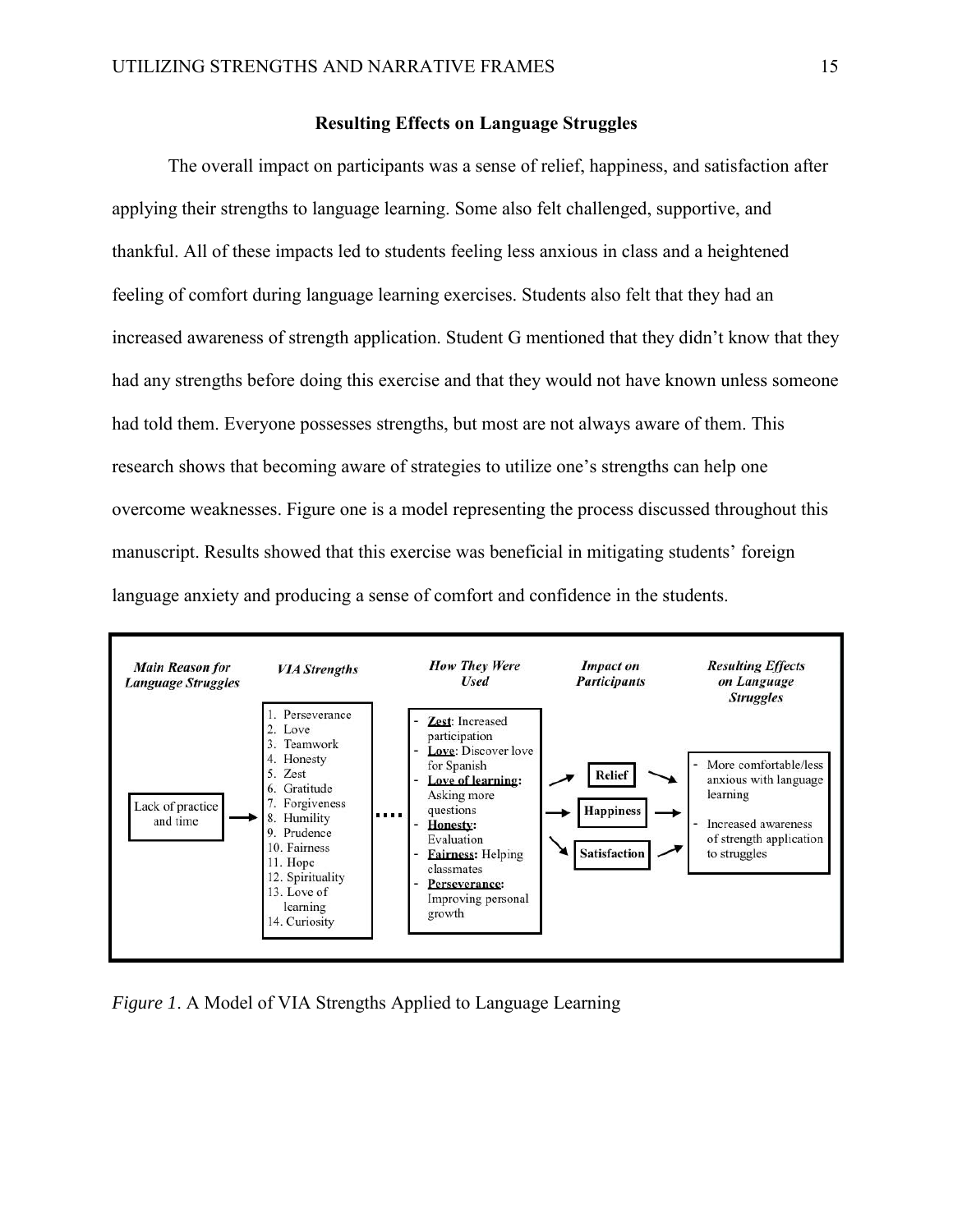#### **Pedagogical Implications**

The majority of this analysis focused on the students who completed all three narratives and experienced the resultant increase in anxiety management and greater comfort in the classroom. However, many students took the VIA Character Strengths Survey, but commented that they did not know how to apply their strengths in their language classes. Even with the seven who did complete all three of the forms, some did not use each strength throughout the week. This was especially true with the strengths of appreciation of beauty and excellence and spirituality. Many students came to me confused concerning how they could apply these strengths to their language learning. One student wrote, "I took the VIA survey, but I have no idea what to do with it." As demonstrated in the results, many students benefitted from using their strengths in their language learning because they felt more comfortable and confident in completing difficult language tasks. Therefore, the students who were unaware of how to apply their strengths might benefit more from a discussion or explicit instruction on how to do so in language classrooms. Having discussions concerning students' application of spirituality and appreciation of beauty and excellence in the classroom might help them discover ways to use their natural strengths and apply them to elements over which they have limitations in order to relieve feelings of anxiety and promote feelings of comfort and confidence.

#### **Limitations**

Demographic information was not gathered from the participants in an attempt to solely focus on their strengths and their utilization in language learning. If this study were to be reproduced, it would be interesting to gather demographic information to analyze cultural differences that may exist in terms of participants' diverse strengths as well as their application.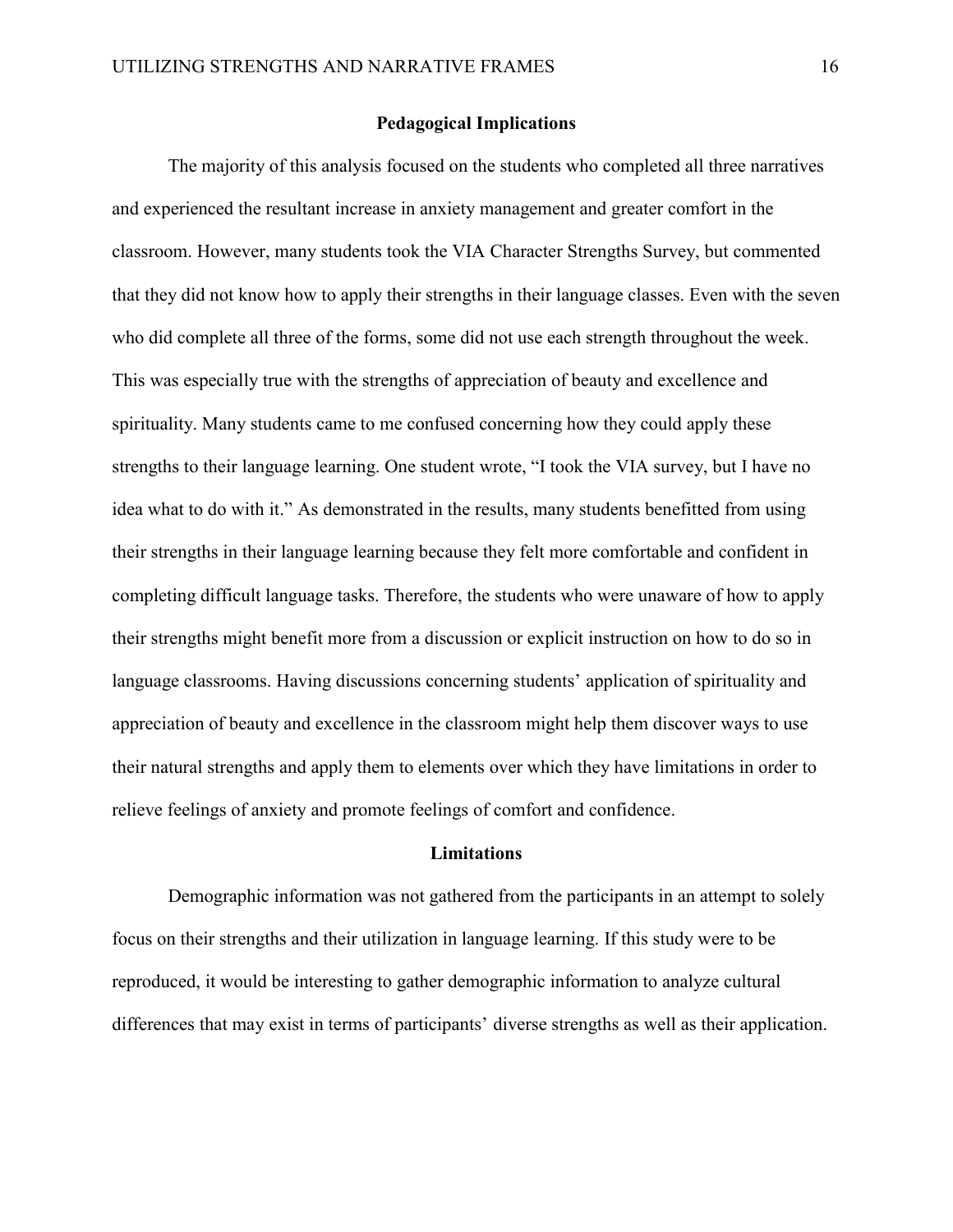As mentioned in the literature review section (see narrative frames), narrative frames possess some limitations in the way they are created. To review, narrative frames may not be compatible with how a writer would like to structure their work, researchers may feel they would want more content, and some prompts may be misinterpreted. For example, in the first narrative, the line "one of my personal strengths is" was intended to be followed by one of the VIA character strengths. However, some students interpreted that as an opportunity to write a strength that they have always identified with such as "patience" and "keeping efforts". These answers still allowed for good analysis, however, it was not the original intention.

Lastly, another limitation is that in total about 18 students filled out at least one of the worksheets and seven of those 18 filled out all three. Although this study implemented an individual approach, a larger population would have garnered more data. Also, only 10 minutes were allowed for the explanation and instruction of the research so as not to take too much of the cooperating teachers' class time. With more instructional time, deeper explanation of the VIA Characters Strengths survey as well as examples of ways to use some of the strengths could have been included.

#### **Further Research and Conclusion**

Demographic information was not gathered from the participants, therefore if this study were continued, it may be interesting to discover cultural differences in the way that students use their strengths. For example, through the CIEP program there were many students from different countries and a common strength among some students was a feeling of comfort by helping others in the class, which indicates a collectivistic culture. Therefore, research on how cultural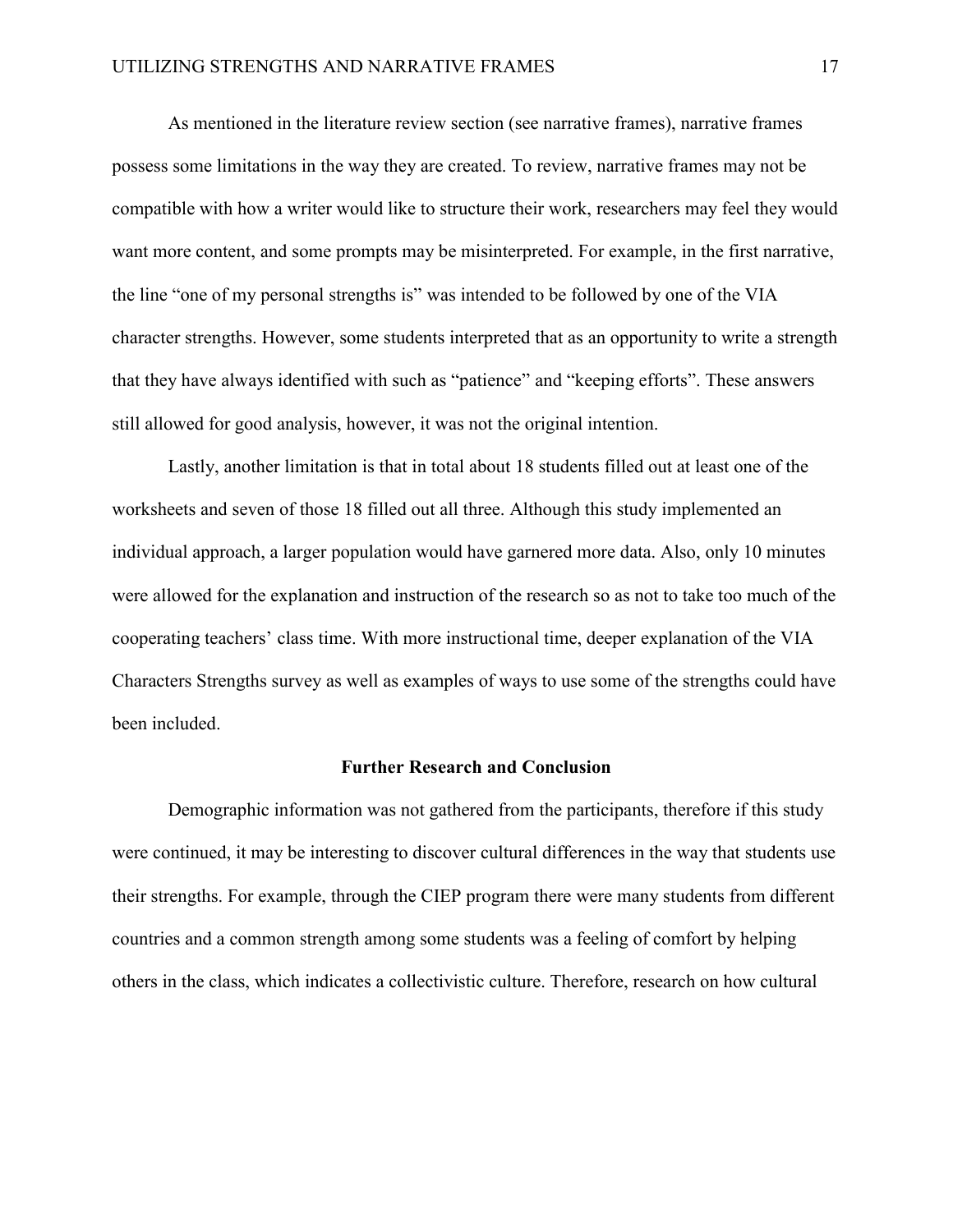values can influence the strengths students possess and how they apply them in language learning would be an interesting pursuit.

Second, this study was only conducted with native English speakers studying Spanish and students from around the world studying English as a second language. Every language possesses their own unique properties and instructional practices. Therefore, research could benefit from analyzing ways that students may use their strengths in different language contexts. For example, they may use their strengths differently while studying French versus studying Spanish. With a greater population, a list of ways students have used particular strengths in their classrooms could be generated and shared with language teachers around the world. Therefore, if an educator wishes to do this method of strength intervention, they could share examples of ways actual students have used their strengths in their language learning classrooms.

As shown through this study, students benefit from utilizing their strengths and applying them to language learning. After creatively using their strengths, students felt a sense of relief, satisfaction, and overall more comfort and confidence in the classroom. However, many students did not know how to use their strengths in the class and therefore did not complete all of the narratives. This evidence suggests that students could benefit from educators who work with their learners to develop strategies to discover their strengths and apply them to language learning.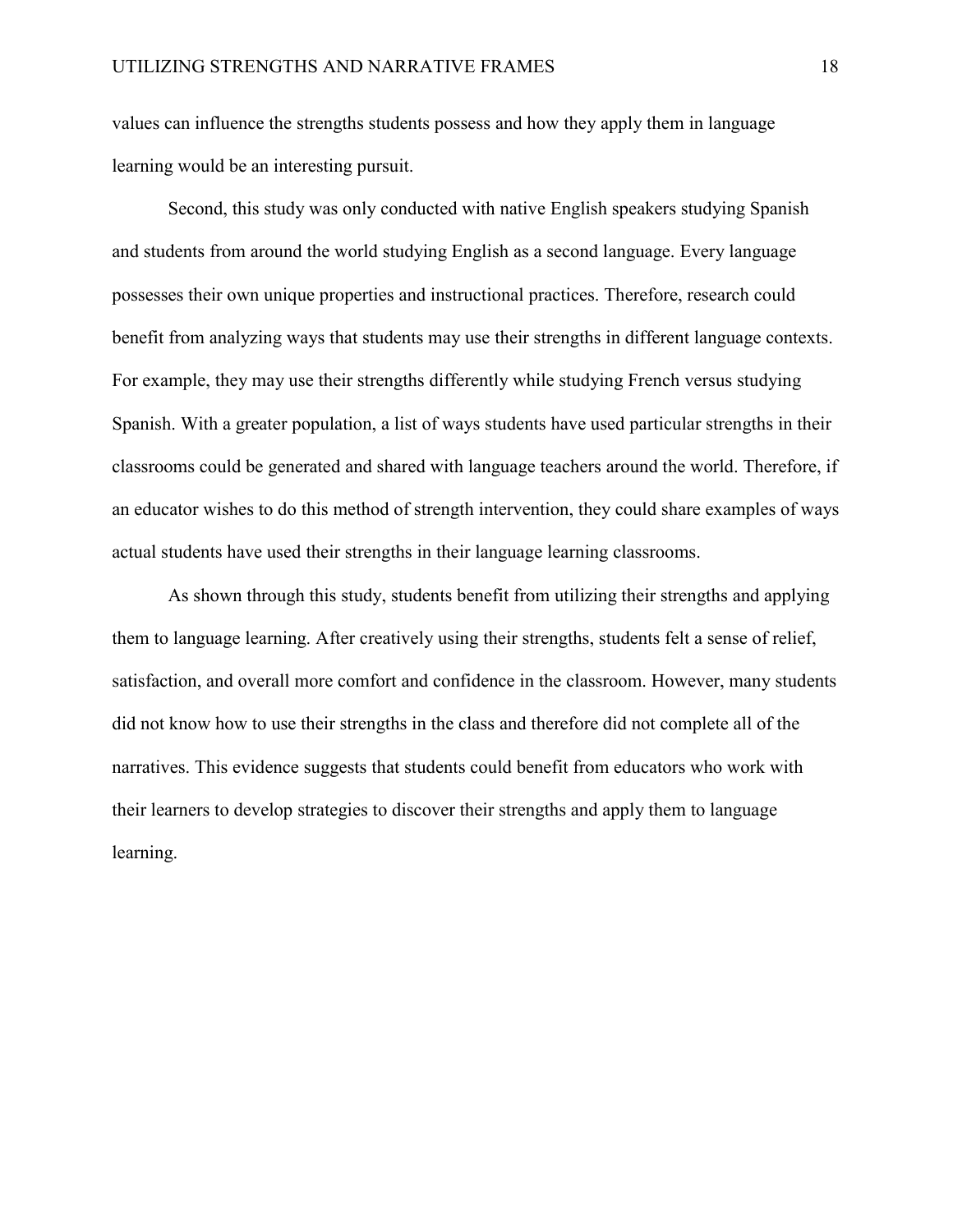#### **Literature Cited**

- Aida, Y. (1994). Examination of Horwitz, Horwitz, and Cope's construct of foreign language anxiety: The case of students of Japanese. *The Modern Language Journal, 78,* 155-168.
- Barkhuizen, G. & Wette, R. (2008). *Narrative frames for investigating the experiences of language teachers*. Auckland, NZ: Elsevier Ltd.
- Guy, S., and Radnovsky, M. L. (2001). Learning language under tension: New directions from a qualitative study. *Modern Language Journal, 85,* 259–278.
- Huang, J. (2012). *Overcoming foreign language classroom anxiety*. New York: Nova Science Publishers, Inc.
- Horwitz, E. K., Horwitz, M. B., & Cope, J. A. (1986). Foreign language classroom anxiety*. The Modern Language Journal, 70,* 125-132.
- MacIntyre, P. D. & Gardner, R. C. (1991). Methods and results in the study of anxiety and language learning: A review of the literature. *Language Learning, 41*(1), 85-117.
- Marcos-Llinás, M. & Garau, M. J. (2009). Effects of language anxiety on three proficiency-level courses of Spanish as a foreign language. *Foreign Language Annals, 42*(1), 94-111.
- Park, N., Peterson, C. and Seligman, M.E.P. (2006) Character strengths in fifty-four nations and the fifty US states. *Journal of Positive Psychology* 1 (3), 118–129.

Peterson, C. (2006). *A primer in positive psychology*. New York: Oxford University Press.

Saito, Y., and Samimy, K. K. (1996). Foreign language anxiety and language performance: A study of learner anxiety in beginning, intermediate, and advanced-level college students of Japanese. *Foreign Language Annals, 29,* 239-251.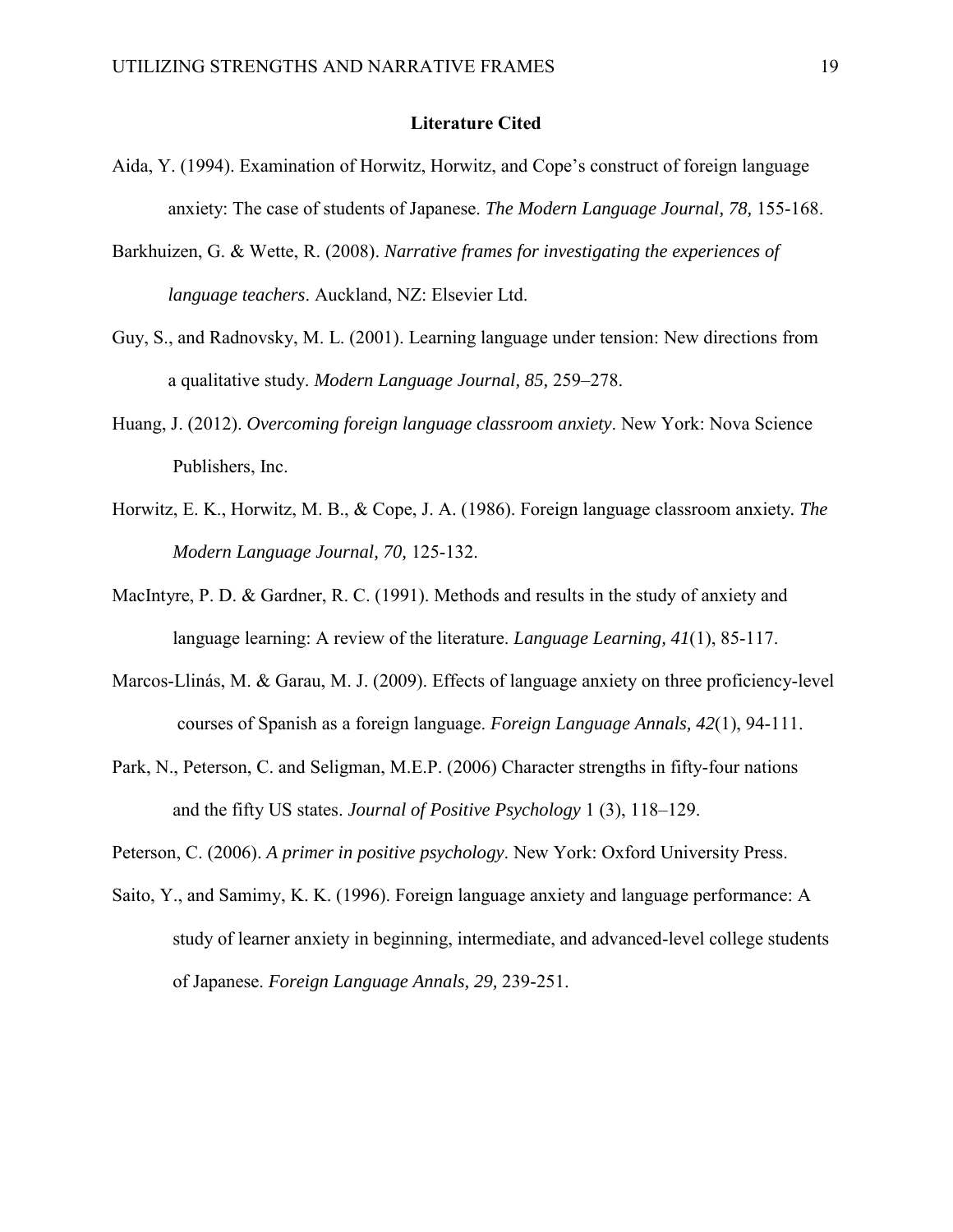Seligman, M. E., Steen, T. A., Park, N. & Peterson, C. (2005). *Positive psychology progress:*

*Empirical validation of interventions*. Am Pyschol.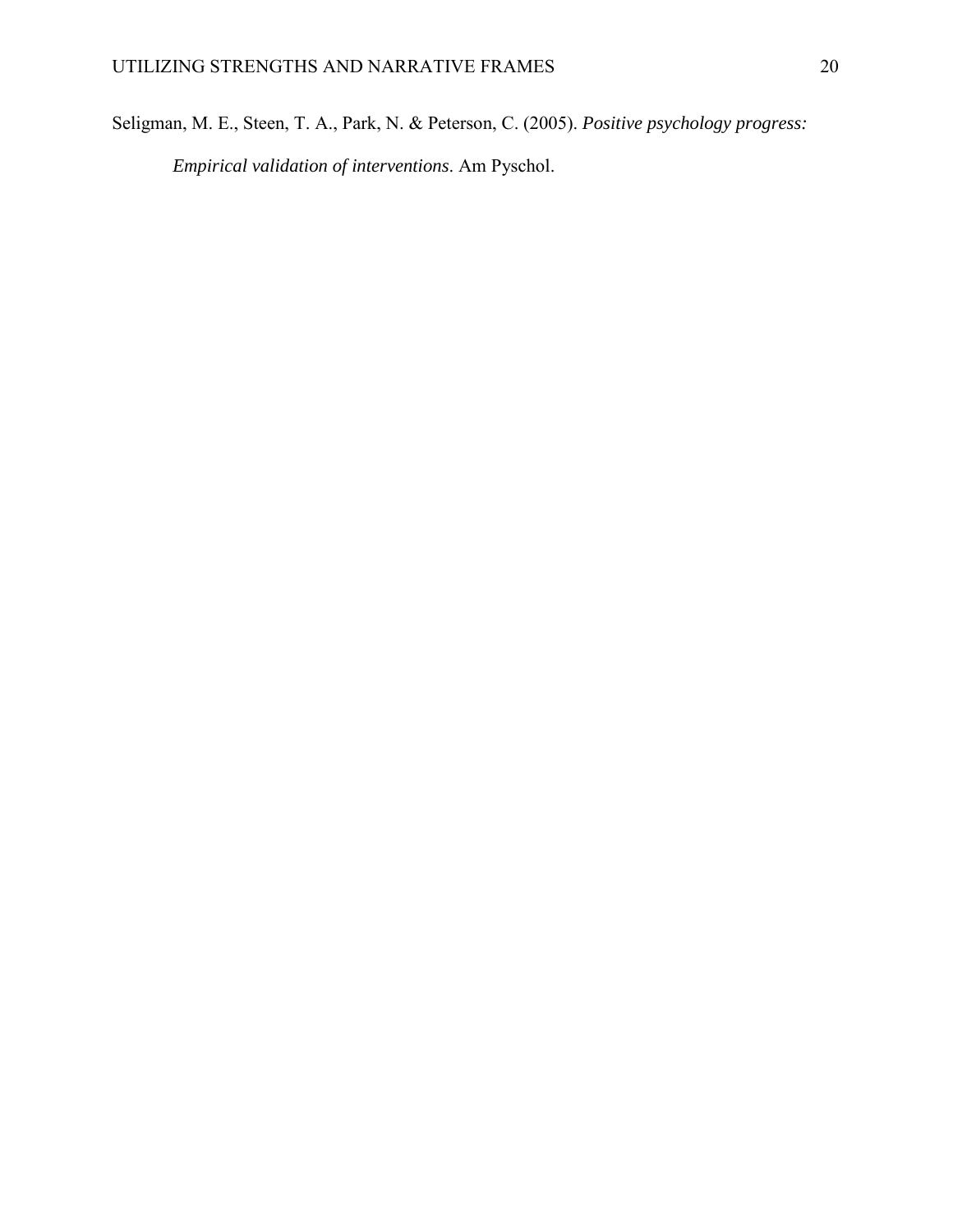# Appendix A

| <b>Pre-Assessment Narrative Frame</b> |
|---------------------------------------|
|                                       |

| Last Four Digits of<br>Student ID Number:                                |  |  |
|--------------------------------------------------------------------------|--|--|
| <b>My Strength Story: Part 1</b>                                         |  |  |
| In my language class, I have a very difficult time trying to             |  |  |
| $\frac{1}{2}$ . The main reason for that is $\frac{1}{2}$                |  |  |
|                                                                          |  |  |
| One of my personal strengths is ____________. I know this is my personal |  |  |
|                                                                          |  |  |
|                                                                          |  |  |
| . One way I could use my strength to                                     |  |  |
|                                                                          |  |  |
| . Every day next week, I will use my personal strength in a new way      |  |  |
| by                                                                       |  |  |

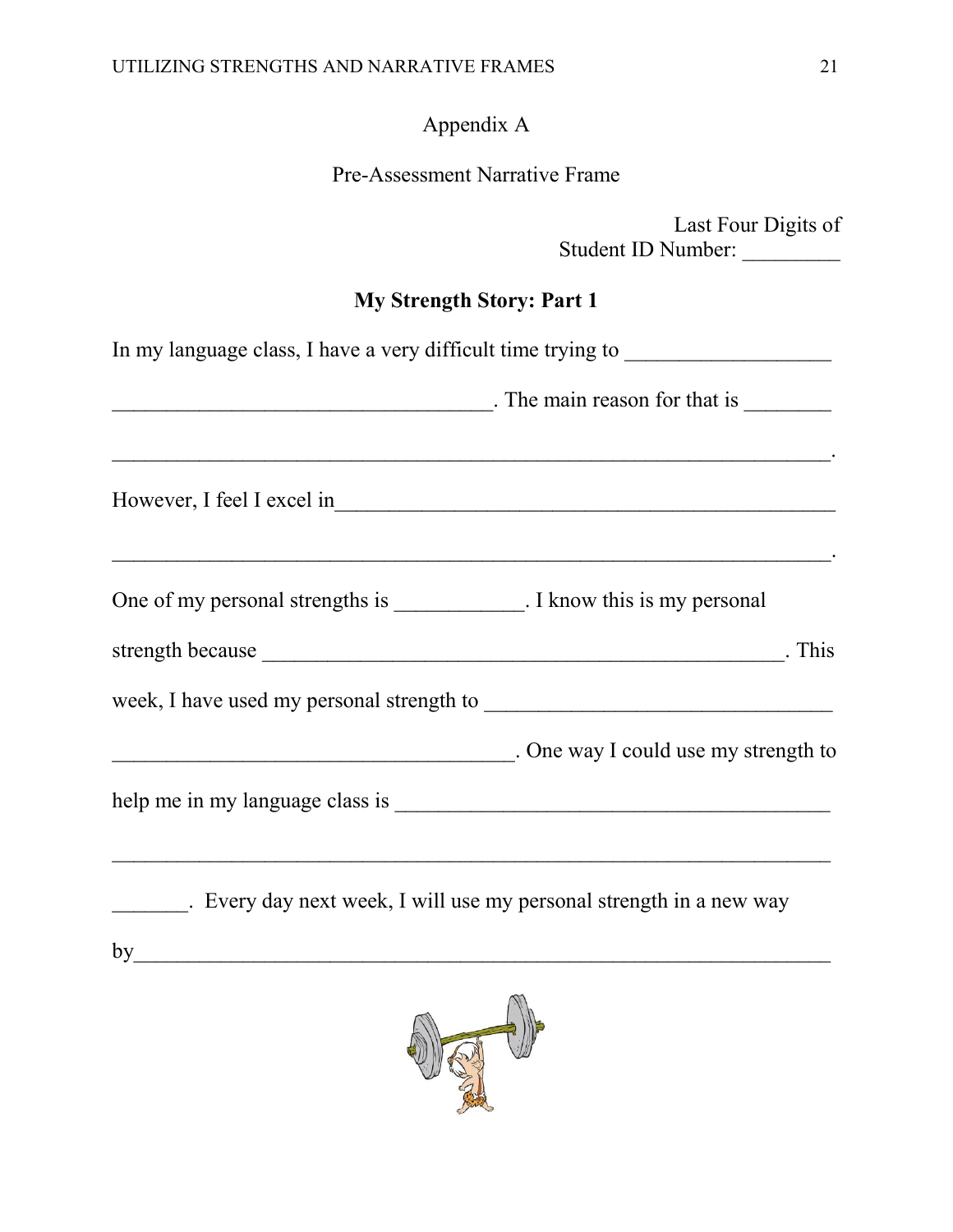## Appendix B

## Strengths Report Worksheet

# *My Strengths Worksheet* Last Four Digits of Student ID:

## **My Top Three Personal Strengths:**

- 1.
- 2.
- 3.

## **Weekly Strength Report:**

**• Monday**

• The strength I used was \_\_\_\_\_\_\_\_\_\_\_\_\_\_\_\_\_\_\_\_\_\_\_\_\_\_\_\_\_\_\_\_\_\_\_\_.

• I used this strength in my English class by \_\_\_\_\_\_\_\_\_\_\_\_\_\_\_\_\_\_\_\_\_\_\_\_\_\_\_\_

- After doing this, I felt \_\_\_\_\_\_\_\_\_\_\_\_\_\_\_\_\_\_\_\_\_\_\_\_\_\_\_\_\_\_\_\_\_\_\_\_\_\_\_\_\_\_\_
- **• Tuesday**

• The strength I used was \_\_\_\_\_\_\_\_\_\_\_\_\_\_\_\_\_\_\_\_\_\_\_\_\_\_\_\_\_\_\_\_\_\_\_\_.

• I used this strength in my English class by \_\_\_\_\_\_\_\_\_\_\_\_\_\_\_\_\_\_\_\_\_\_\_\_\_\_\_\_

\_\_\_\_\_\_\_\_\_\_\_\_\_\_\_\_\_\_\_\_\_\_\_\_\_\_\_\_\_\_\_\_\_\_\_\_\_\_\_\_\_\_\_\_\_\_\_\_\_\_\_\_\_\_\_\_\_\_\_\_\_\_.

\_\_\_\_\_\_\_\_\_\_\_\_\_\_\_\_\_\_\_\_\_\_\_\_\_\_\_\_\_\_\_\_\_\_\_\_\_\_\_\_\_\_\_\_\_\_\_\_\_\_\_\_\_\_\_\_\_\_\_\_\_\_.

 $\mathcal{L}_\text{max}$  and the contract of the contract of the contract of the contract of the contract of the contract of

\_\_\_\_\_\_\_\_\_\_\_\_\_\_\_\_\_\_\_\_\_\_\_\_\_\_\_\_\_\_\_\_\_\_\_\_\_\_\_\_\_\_\_\_\_\_\_\_\_\_\_\_\_\_\_\_\_\_\_\_\_\_.

• After doing this, I felt \_\_\_\_\_\_\_\_\_\_\_\_\_\_\_\_\_\_\_\_\_\_\_\_\_\_\_\_\_\_\_\_\_\_\_\_\_\_\_\_\_\_\_



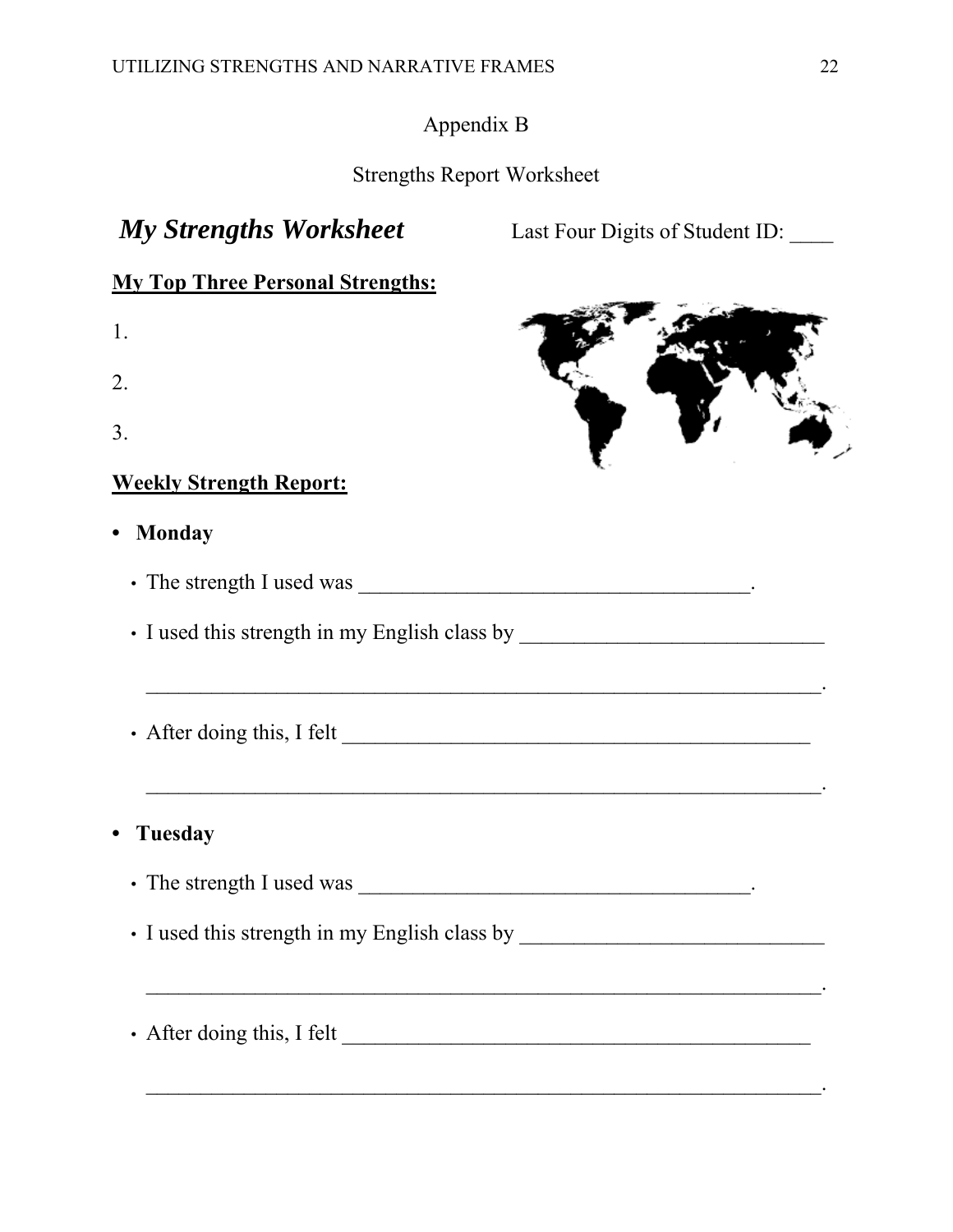| Wednesday                                                                                                             |
|-----------------------------------------------------------------------------------------------------------------------|
|                                                                                                                       |
|                                                                                                                       |
|                                                                                                                       |
|                                                                                                                       |
|                                                                                                                       |
| <b>Thursday</b>                                                                                                       |
|                                                                                                                       |
|                                                                                                                       |
|                                                                                                                       |
|                                                                                                                       |
| <u> 1990 - Johann Stoff, amerikan bestein de stad in de stad in de stad in de stad in de stad in de stad in de st</u> |
| Friday                                                                                                                |
|                                                                                                                       |
|                                                                                                                       |
| <u> 1989 - Johann Stoff, amerikansk politiker (d. 1989)</u>                                                           |
| • After doing this, I felt                                                                                            |
|                                                                                                                       |

 $\ddot{\phantom{a}}$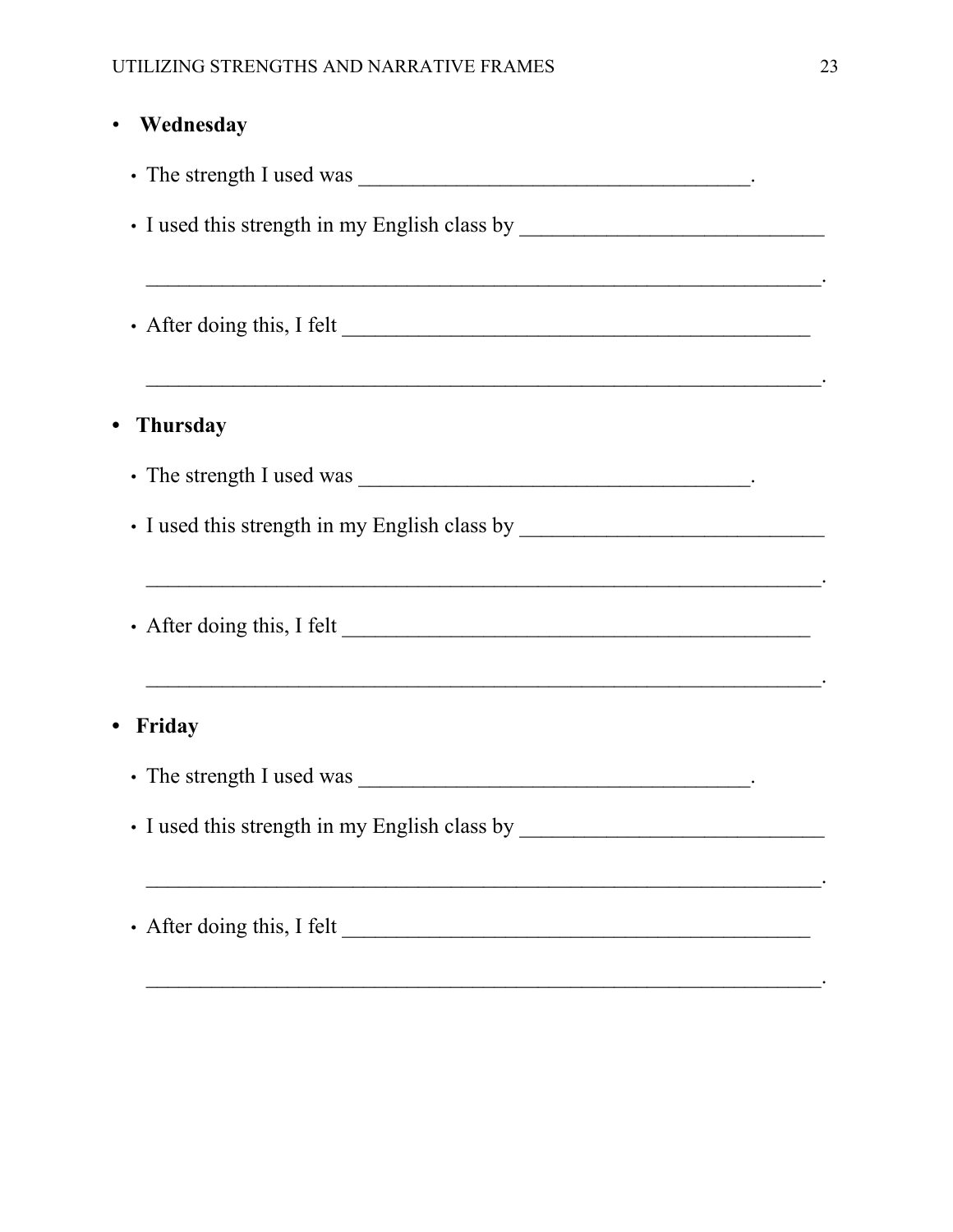# Appendix C

## Post-Assessment Narrative Frame

|                                  | Student ID Number: | Last Four Digits of |
|----------------------------------|--------------------|---------------------|
| <b>My Strength Story: Part 2</b> |                    |                     |

| This week, I used my personal strength in a new way by __________________________                                                                                                                                              |
|--------------------------------------------------------------------------------------------------------------------------------------------------------------------------------------------------------------------------------|
| From Figure 2014. The Contract of the Contract of the Contract of the Contract of the Contract of the Contract of the Contract of the Contract of the Contract of the Contract of the Contract of the Contract of the Contract |
| this experience, I felt                                                                                                                                                                                                        |
|                                                                                                                                                                                                                                |
| In my English class I felt more                                                                                                                                                                                                |
|                                                                                                                                                                                                                                |
| <u> 2008 - 2008 - 2008 - 2008 - 2008 - 2008 - 2008 - 2008 - 2008 - 2008 - 2008 - 2008 - 2008 - 2008 - 2008 - 200</u><br>. Yet, from this                                                                                       |
|                                                                                                                                                                                                                                |
|                                                                                                                                                                                                                                |
|                                                                                                                                                                                                                                |

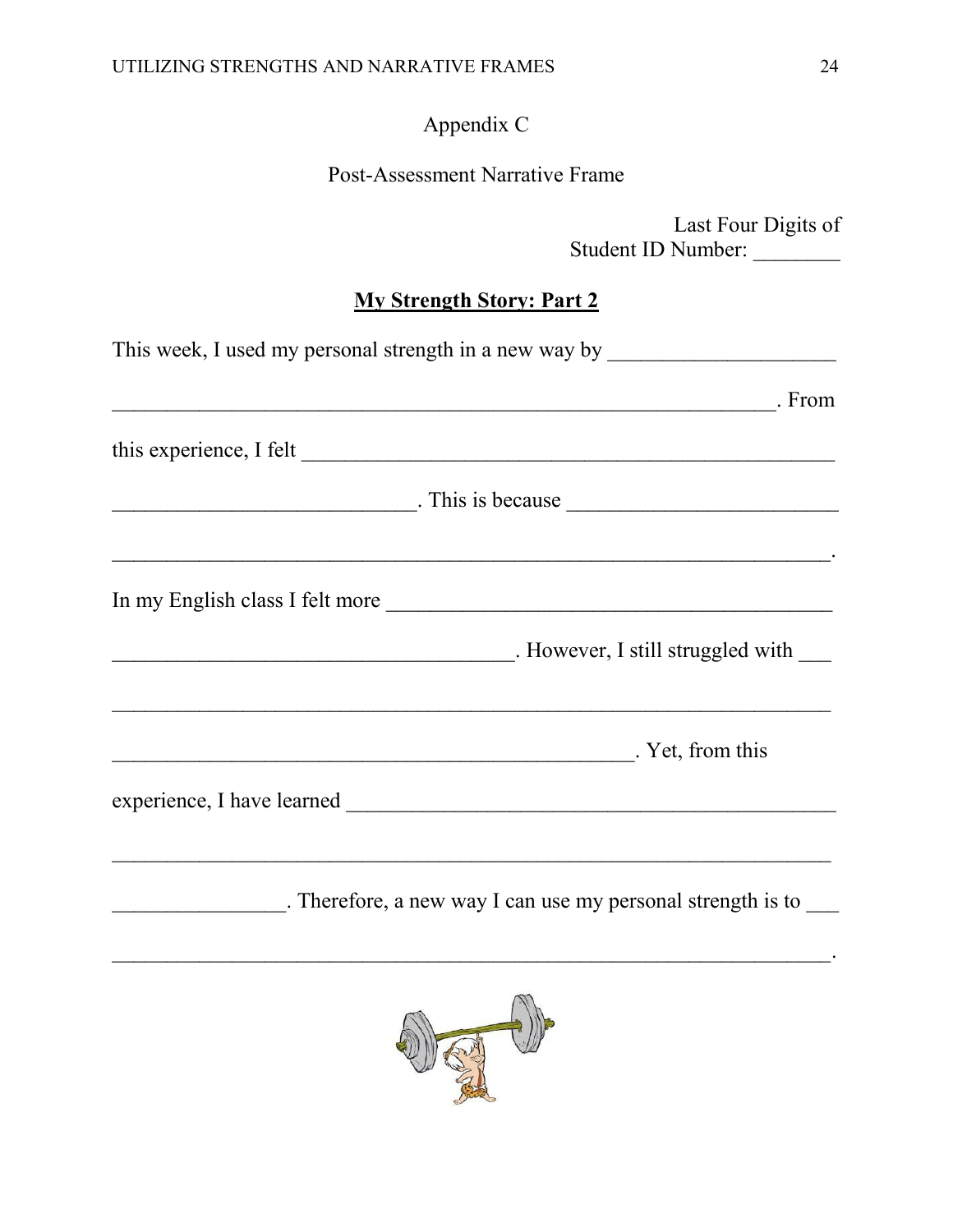| VIA character strengths Rank in population |                | <b>Number of participants</b><br>endorsing | <b>Frequency of</b><br><b>Participant Use</b> |
|--------------------------------------------|----------------|--------------------------------------------|-----------------------------------------------|
| Kindness                                   | $\mathbf{1}$   | $\boldsymbol{0}$                           | $\boldsymbol{0}$                              |
| Fairness                                   | $\sqrt{2}$     | $\mathbf{1}$                               | $\overline{2}$                                |
| Honesty                                    | $\mathfrak{Z}$ | $\overline{2}$                             | $\mathbf{1}$                                  |
| Gratitude                                  | $\overline{4}$ | $\mathbf{1}$                               | $\,1$                                         |
| Judgement                                  | 5              | $\boldsymbol{0}$                           | $\boldsymbol{0}$                              |
| Love                                       | 6              | $\mathfrak{Z}$                             | $\overline{4}$                                |
| Humor                                      | $\tau$         | $\boldsymbol{0}$                           | $\boldsymbol{0}$                              |
| Curiosity                                  | $\,8\,$        | $\mathbf{1}$                               | $\mathbf 1$                                   |
| Appreciation of beauty                     | 9              | $\boldsymbol{0}$                           | $\boldsymbol{0}$                              |
| Creativity                                 | 10             | $\boldsymbol{0}$                           | $\boldsymbol{0}$                              |
| Perspective                                | 11             | $\boldsymbol{0}$                           | $\boldsymbol{0}$                              |
| Social intelligence                        | 12             | $\boldsymbol{0}$                           | $\boldsymbol{0}$                              |
| Leadership                                 | 13             | $\boldsymbol{0}$                           | $\boldsymbol{0}$                              |
| Teamwork                                   | 14             | $\overline{2}$                             | $\mathbf{1}$                                  |
| <b>Bravery</b>                             | 15             | $\boldsymbol{0}$                           | $\boldsymbol{0}$                              |
| Love of learning                           | 16             | $\mathbf{1}$                               | $\mathfrak{Z}$                                |
| Forgiveness                                | 17             | 1                                          | $\boldsymbol{0}$                              |
| Hope                                       | $18\,$         | 1                                          | $\boldsymbol{2}$                              |
| Perseverance                               | 19             | $\mathfrak{Z}$                             | 11                                            |
| Spirituality                               | 20             | $\mathbf{1}$                               | $\boldsymbol{0}$                              |
| Zest                                       | 21             | $\mathbf{1}$                               | $\overline{\mathbf{3}}$                       |
| Prudence                                   | $22\,$         | $\mathbf{1}$                               | $\mathbf{1}$                                  |
| Humility                                   | 23             | $\mathbf{1}$                               | $\overline{4}$                                |
| Self-regulation                            | 24             | $\boldsymbol{0}$                           | $\boldsymbol{0}$                              |

Appendix D Chart of Strengths Endorsement and Frequency of Participant Use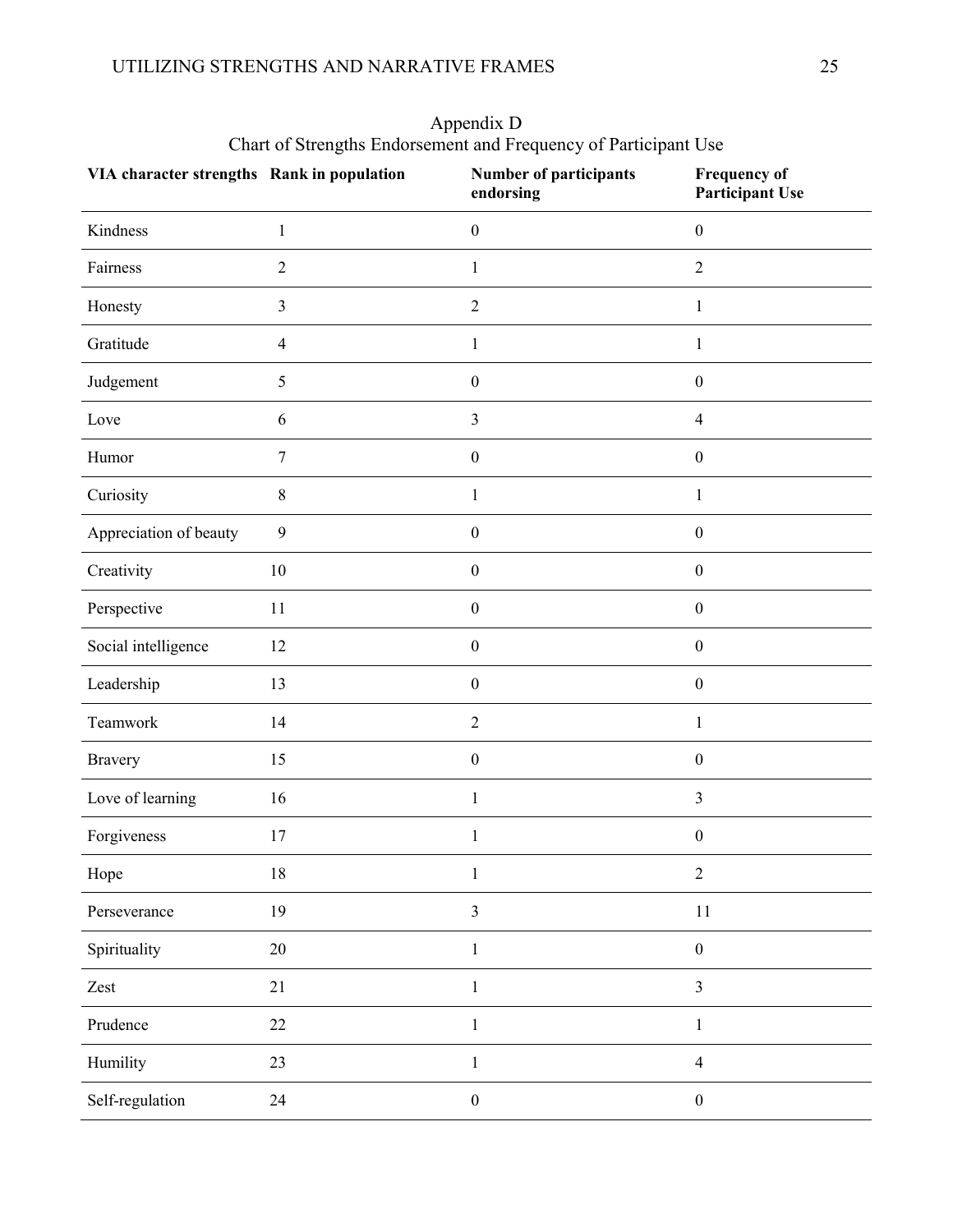#### Appendix E

#### Full Transcriptions of Narratives

#### **Student A (Spanish)**

*In my language class, I have a very difficult time trying to* remember all the new words. *The main reason for that is,* I have little time to devote to extra study. *However, I feel I excel in* participating in class and finishing homework. *One of my personal strengths is* perseverance. *I know this is my personal strength because* I always finish tasks that are set before me to the best of my abilities. *This week, I have used my personal strength to* complete all necessary projects when tired and stressed. *One way I could use my strength to help me in my language class is* not giving up even if the class becomes difficult. *Every day next week, I will use my personal strength in a new way by* hopefully devoting more time to increasing my understanding of Spanish.

*My top three character strengths are:* perseverance, spirituality, and honesty. *On Monday, the strength I used was* perseverance. *I used this strength in my Spanish class by* my goal was to devote more time to learning Spanish throughout the week; however, sadly, I did not reach this goal very well. *After doing this, I felt* the need to work harder. *On Tuesday, the strength I used was* perseverance. *I used this strength in my Spanish class by* making sure to complete all assigned homework for Wednesday's class. *After doing this, I felt* satisfaction. *On Wednesday, the strength I used was* perseverance. *I used this strength in my Spanish class by* participating in class all throughout the week; however, as before stated, I wanted to devote more time to personal study than I did. *After doing this, I felt* the need to improve my Spanish skills. *On Thursday, the strength I used was* perseverance. *I used this strength in my Spanish class by* completing homework for Friday's class. *After doing this, I felt* satisfaction. *On Friday, the strength I used was* perseverance. *I used this strength in my Spanish class by* making it to class, despite the fact that I was running behind and was very tired. *After doing this, I felt* satisfaction.

*This week, I used my personal strength in a new way by* exercising it. *From this experience, I felt* that though I am meeting class requirements, I need to work harder. *This is because* I wish to master Spanish rather than just get by. *In my Spanish class, I felt more* aware of my need to devote more time to personal study. *However, I still struggled with* making that time available in my busy schedule. *Yet, from this experience, I have learned* the importance of giving the learning of a new language a high level of priority. *Therefore, a new way I can use my personal strength is to* devote the time necessary to learning Spanish completely.

#### **Student B (Spanish)**

*In my language class, I have a very difficult time trying to* persevere. *The main reason for that is,* lack of bravery. *However, I feel I excel in* perseverance to learn. *One of my personal strengths is* hope. *I know this is my personal strength because* I expect the best in the future. *This week, I have used my personal strength to* persevere in my classes. *One way I could use my*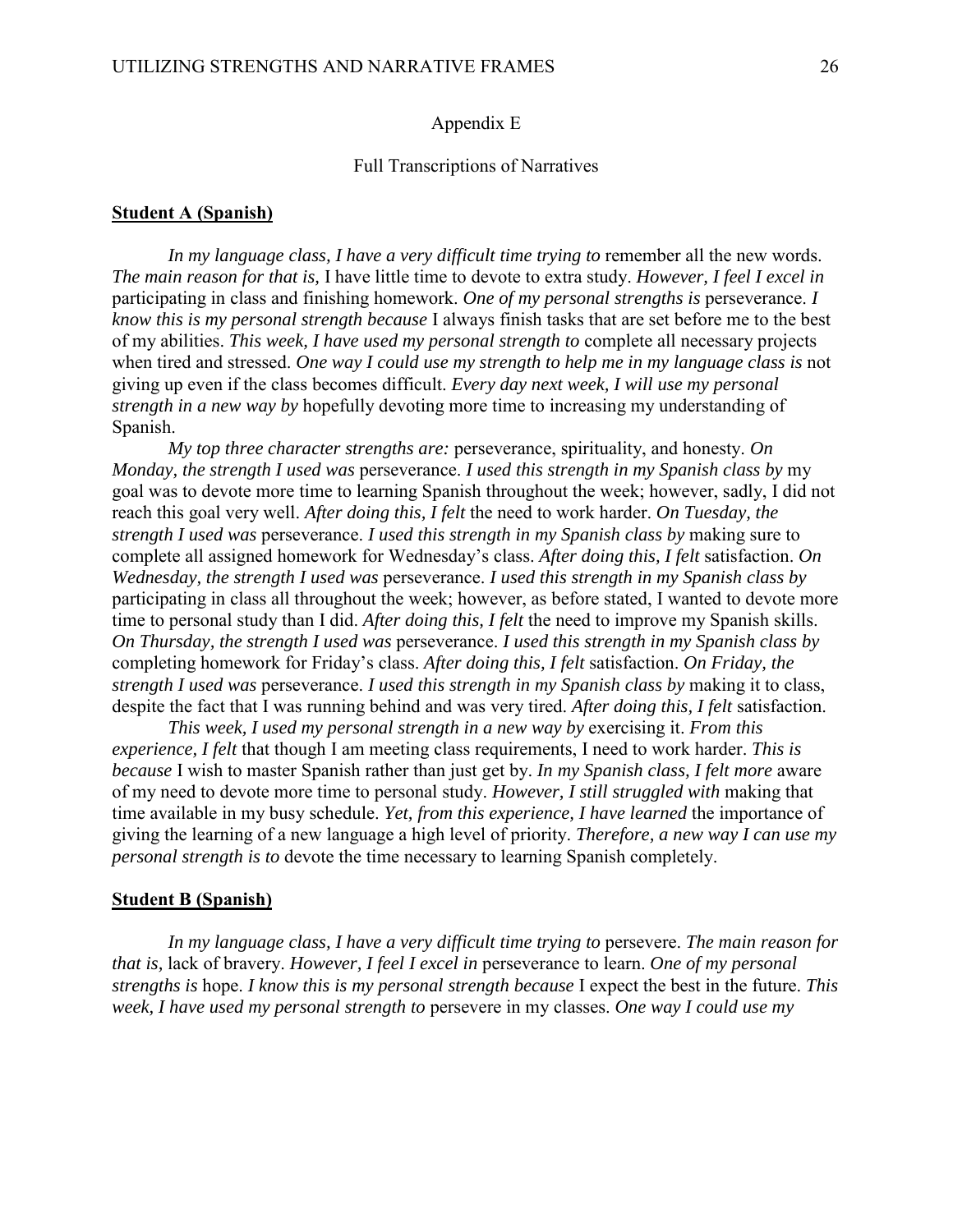*strength to help me in my language class is* persevere to learn. *Every day next week, I will use my personal strength in a new way by* including it in more day to day activities.

*My top three personal strengths are:* hope, perseverance, and love. On *Monday, the strength I used was* perseverance. *I used this strength in my Spanish class by* pushing through the class even though it's Monday. *After doing this, I felt* tired. *On Tuesday, the strength I used was* hope. *I used this strength in my Spanish class by* learning new vocabulary. *After doing this, I felt* better with better understanding. *On Wednesday, the strength I used was* love. *I used this strength in my Spanish class by* learning new vocabulary and starting to love Spanish. *After doing this, I felt* happy. *On Thursday, the strength I used was* hope. *I used this strength in my Spanish class by* studying/practice. *After doing this, I felt* relieved with more Spanish knowledge. *On Friday, the strength I used was* perseverance. *I used this strength in my Spanish class by* making it through the last day of the week. *After doing this, I felt* excited! It's Friday!.

*This week, I used my personal strength in a new way by* starting to love my classes. *From this experience, I felt* excited to learn more. *This is because* I have a better understanding and interest. *In my Spanish class, I felt more* comfortable. *However, I still struggled with* vocabulary/memorization. *Yet, from this experience, I have learned* not to give up and to practice more. *Therefore, a new way I can use my personal strength is to* love more with more motivation.

#### **Student C (Spanish)**

*In my language class, I have a very difficult time trying to* remember names for objects in Spanish. *The main reason for that is,* there are so many. *However, I feel I excel in* the basics. *One of my personal strengths is* love of learning. *I know this is my personal strength because* I'm always learning something from any situation. *This week, I have used my personal strength to* try speaking Spanish without fear of failing. *One way I could use my strength to help me in my language class is* to spend more time studying/practicing. *Every day next week, I will use my personal strength in a new way by* trying the language in different contexts.

*My top three personal strengths are:* love of learning, empathy, and open-mindedness (curiosity). On *Monday, the strength I used was* love of learning. *I used this strength in my Spanish class by* exploring the words and grammar beyond what we learned. *After doing this, I felt* challenged. *On Tuesday, the strength I used was* love of learning. *I used this strength in my Spanish class by* asking questions. *After doing this, I felt* like I had more understanding. *On Wednesday, the strength I used was* empathy. *I used this strength in my Spanish class by* connecting with a classmate about struggles. *After doing this, I felt* not alone. *On Thursday, the strength I used was* love of learning. *I used this strength in my Spanish class by* practicing Spanish with fluent spouse. *After doing this, I felt* like I have more to learn. *On Friday, the strength I used was* curiosity. *I used this strength in my Spanish class by* practicing speaking skills with my preschool class. *After doing this, I felt* satisfied after a discussion about why "speaking another language isn't stupid" and we all realized that learning another language is hard.

*This week, I used my personal strength in a new way by* listening to a Spanish podcast. *From this experience, I felt* like I understood more than I thought. *This is because* I've been trying new ways to practice the language. *In my Spanish class, I felt more* confident with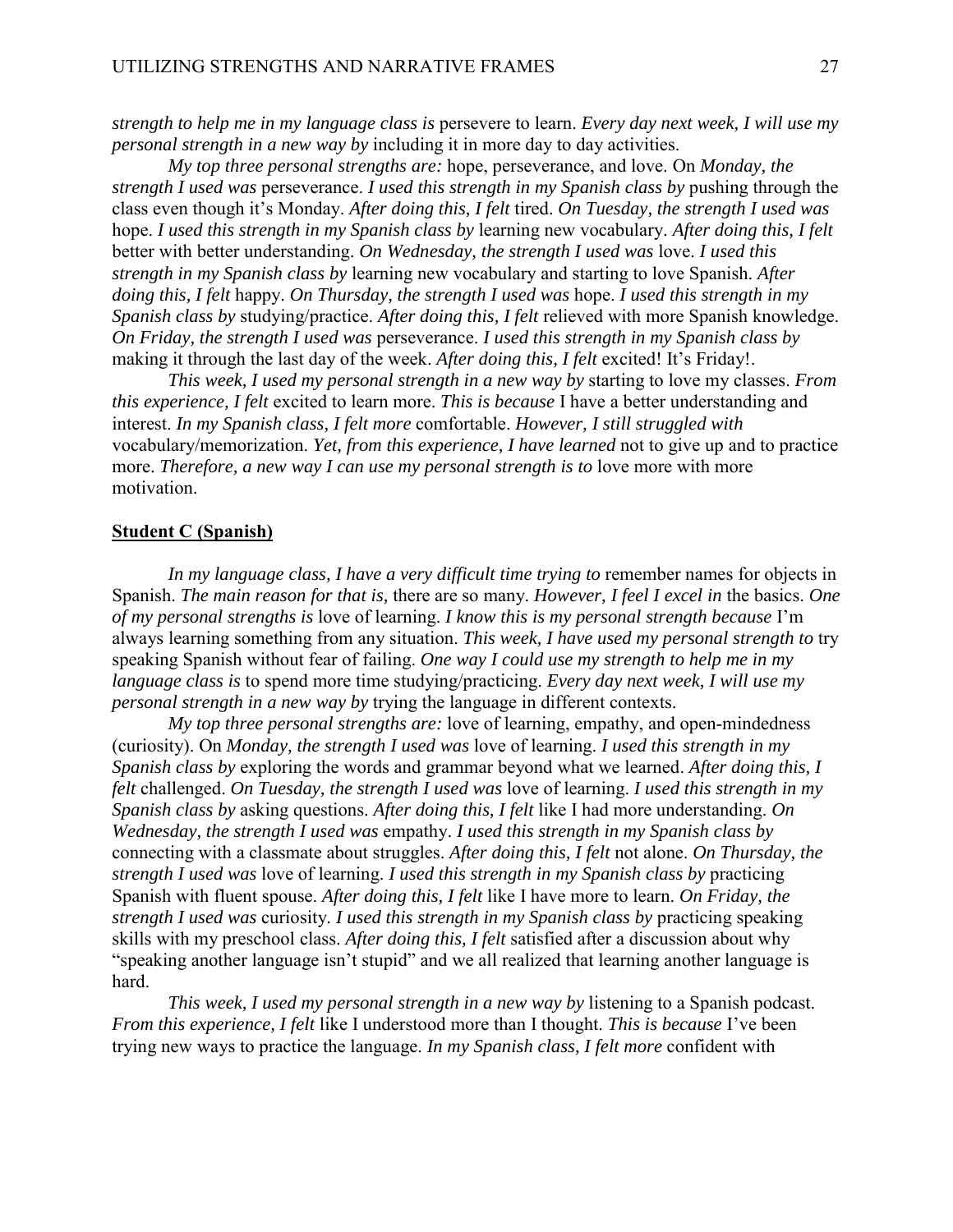understanding. *However, I still struggled with* confidence with speaking. *Yet, from this experience, I have learned* to keep practicing and trying. *Therefore, a new way I can use my personal strength is to* talk as much as I can in Spanish.

#### **Student D (CIEP)**

*In my language class, I have a very difficult time trying to* concentrate when reading. *The main reason for that is* my reading habit. *However, I feel I excel in* speaking and listening. *One of my personal strengths is* patience. *I know this is my personal strength because* I take things seriously and reflect about them. *This week, I have used my personal strength to* read, concentrate, and do lots of homework. *One way I could use my strength to help me in my language class is* to think positively, be patient, and do things. *Every day next week, I will use my personal strength in a new way by* reading carefully and never giving up.

*My top three personal strengths are:* zest, teamwork, and gratitude. On *Monday, the strength I used was* zest. *I used this strength in my English class by* finishing three exams despite the fact that I was feeling sick. *After doing this, I felt* relieved. *On Tuesday, the strength I used was* teamwork. *I used this strength in my English class by* participating with classmates in a conversation about experiments on animals. *After doing this, I felt* good because everybody in the group gave their opinion, and the best thing was we didn't argue. *On Wednesday, the strength I used was* zest. *I used this strength in my English class by* participating a lot in class and helping my classmate. *After doing this, I felt* like I accomplished something because I helped another classmate. *On Thursday, the strength I used was* gratitude. *I used this strength in my English class by* giving a speech about a song to my classmates and teachers. *After doing this, I felt* thankful for having the chance to share my culture through my favorite song. *On Friday, the strength I used was* zest. *I used this strength in my English class by* finishing more exams after a hard day. I was feeling sick again. *After doing this, I felt* thankful for finishing my class of the day. I also felt relief.

*This week, I used my personal strength in a new way by* practicing, finishing my exams, giving my speech, and helping my classmates. *From this experience, I felt* happy, relieved, and grateful. *This is because* I know I made it work despite my health problems. *In my English class, I felt more* comfortable and alive. *However, I still struggled with* concentration sometimes. *Yet, from this experience, I have learned* to keep on practicing. *Therefore, a new way I can use my personal strength is to* read more.

#### **Student E (CIEP)**

*In my language class, I have a very difficult time trying to* express my ideas in English. *The main reason for that is* I am trying to practice speaking. *However, I feel I excel in* writing and listening. *One of my personal strengths is* leadership. *I know this is my personal strength because* I used to work as a boss. *This week, I have used my personal strength to* collaborate and learn from others. *One way I could use my strength to help me in my language class is* contributing to class and helping others. *Every day next week, I will use my personal strength in a new way by* sharing knowledge and getting to know people.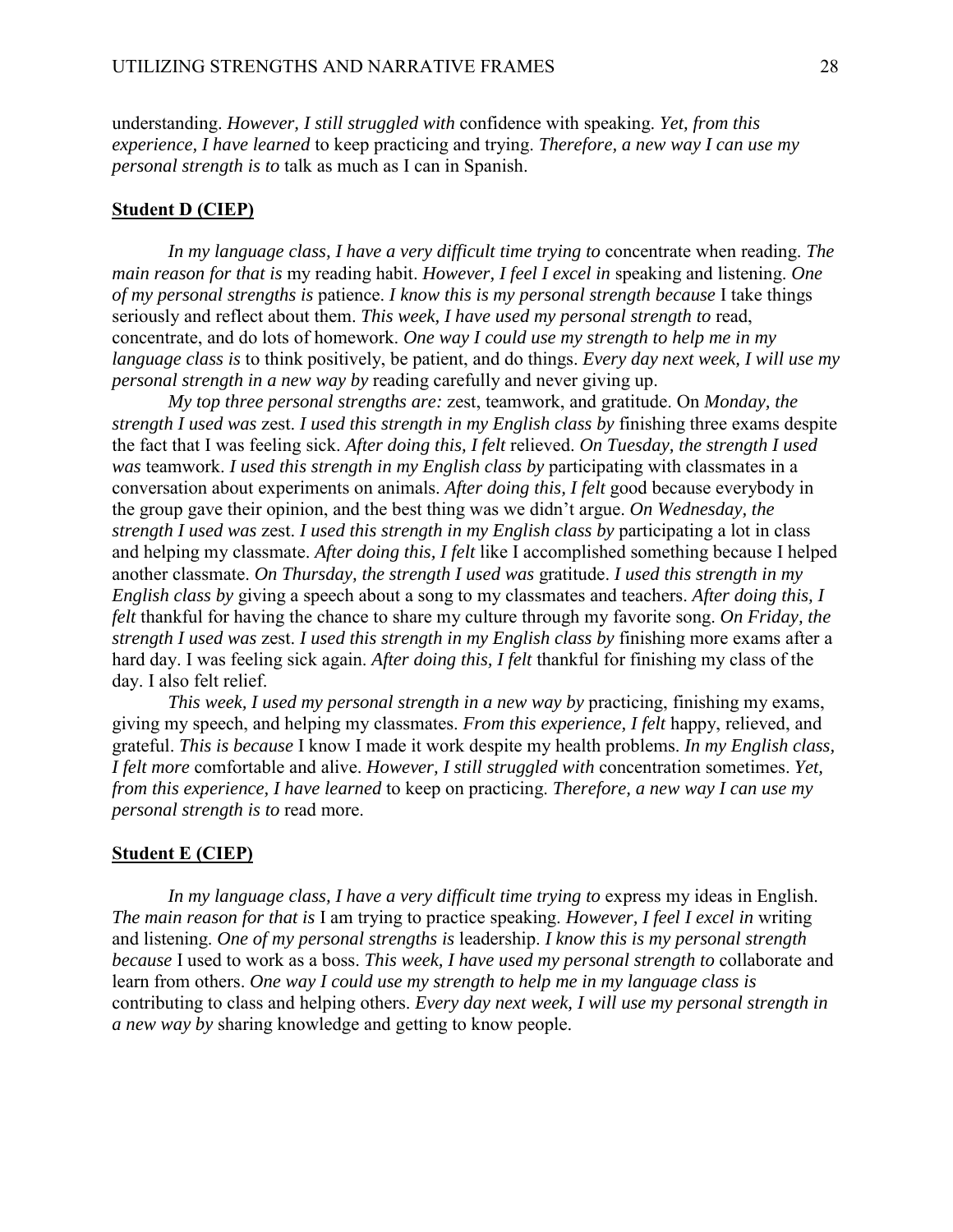*My top three personal strengths are:* fairness, forgiveness, and love. On *Monday, the strength I used was ..*. *I used this strength in my English class by* studying and improving grammar skills. *After doing this, I felt* happy for developing new ways to write. I was sick on Tuesday and Wednesday. *On Thursday, the strength I used was* fairness. *I used this strength in my English class by* sharing with my classmates. *After doing this, I felt* helpful. *On Friday, the strength I used was* fairness. *I used this strength in my English class by* giving assistance to my classmates. *After doing this, I felt* supportive and glad.

*This week, I used my personal strength in a new way by* getting to know my classmates. *From this experience, I felt* comfortable. *This is because* I could meet and work with new classmates. *In my English class, I felt* more comfortable. *However, I still struggled with* grammar and writing. *Yet, from this experience, I have learned* to use my strength. *Therefore, a new way I can use my personal strength is to* improve teamwork skills.

#### **Student F (CIEP)**

*In my language class, I have a very difficult time trying to* complete all of my homework. *The main reason for that is* that I don't have enough time. *However, I feel I excel in* listening and speaking classes. *One of my personal strengths is* love. *I know this is my personal strength because* I know how to show love to everyone. *This week, I have used my personal strength to* make new friends and make myself feel better. *One way I could use my strength to help me in my language class is* loving what I'm doing and learning more every day. *Every day next week, I will use my personal strength in a new way by* making new friends.

*My top three personal strengths are:* love, humility, and perseverance. On *Monday, the strength I used was* humility. *I used this strength in my English class by* helping my classmates do things that I already knew how to do. *After doing this, I felt* happy and comfortable. *On Tuesday, the strength I used was* perseverance. *I used this strength in my English class by* focusing on new things that I can learn every day. *After doing this, I felt* like I had really strong faith in myself. *On Wednesday, the strength I used was* all three of them: love, humility, and perseverance. *I used this strength in my English class by* helping myself grow more every day. *After doing this, I felt* really happy. *On Thursday, the strength I used was* all three of them. *I used this strength in my English class by* going forward and focusing on the future. *After doing this, I felt* happy and good. *On Friday, the strength I used was* all three of them. *I used this strength in my English class by* focusing on the future. *After doing this, I felt* happy and good because every day is better than the last.

*This week, I used my personal strength in a new way by* helping others understand life better. *From this experience, I felt* that by giving love, you could receive love back. *This is because* another person will save what you share with them. *In my English class, I felt more* comfortable and that I'm doing better every day. *However, I still struggled with* some things that I have to improve on, but I do feel better. *Yet, from this experience, I have learned* how to use my strength to improve other things. *Therefore, a new way I can use my personal strength is to* make other people happy in order to make myself feel better.